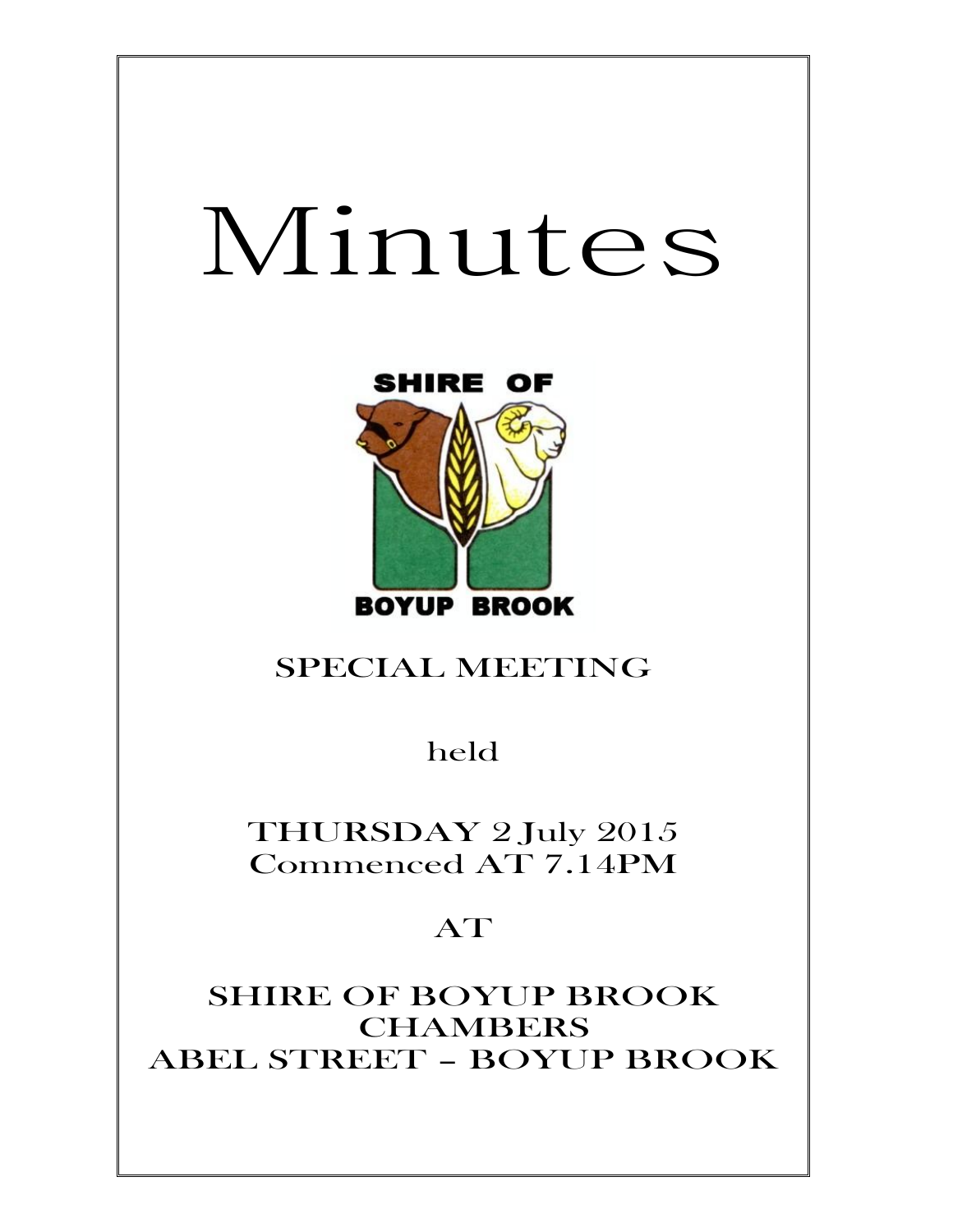### **TABLE OF CONTENTS**

#### 1 RECORD OF ATTENDANCE/APOLOGIES/LEAVE OF ABSENCE PREVIOUSLY

| $\mathbf{2}$     |       |  |
|------------------|-------|--|
| 2.1              |       |  |
| 3 <sup>1</sup>   |       |  |
| $\blacktriangle$ |       |  |
|                  |       |  |
|                  | 4.1.1 |  |
|                  |       |  |
|                  |       |  |
|                  |       |  |
|                  |       |  |
|                  |       |  |
| 5                |       |  |
|                  |       |  |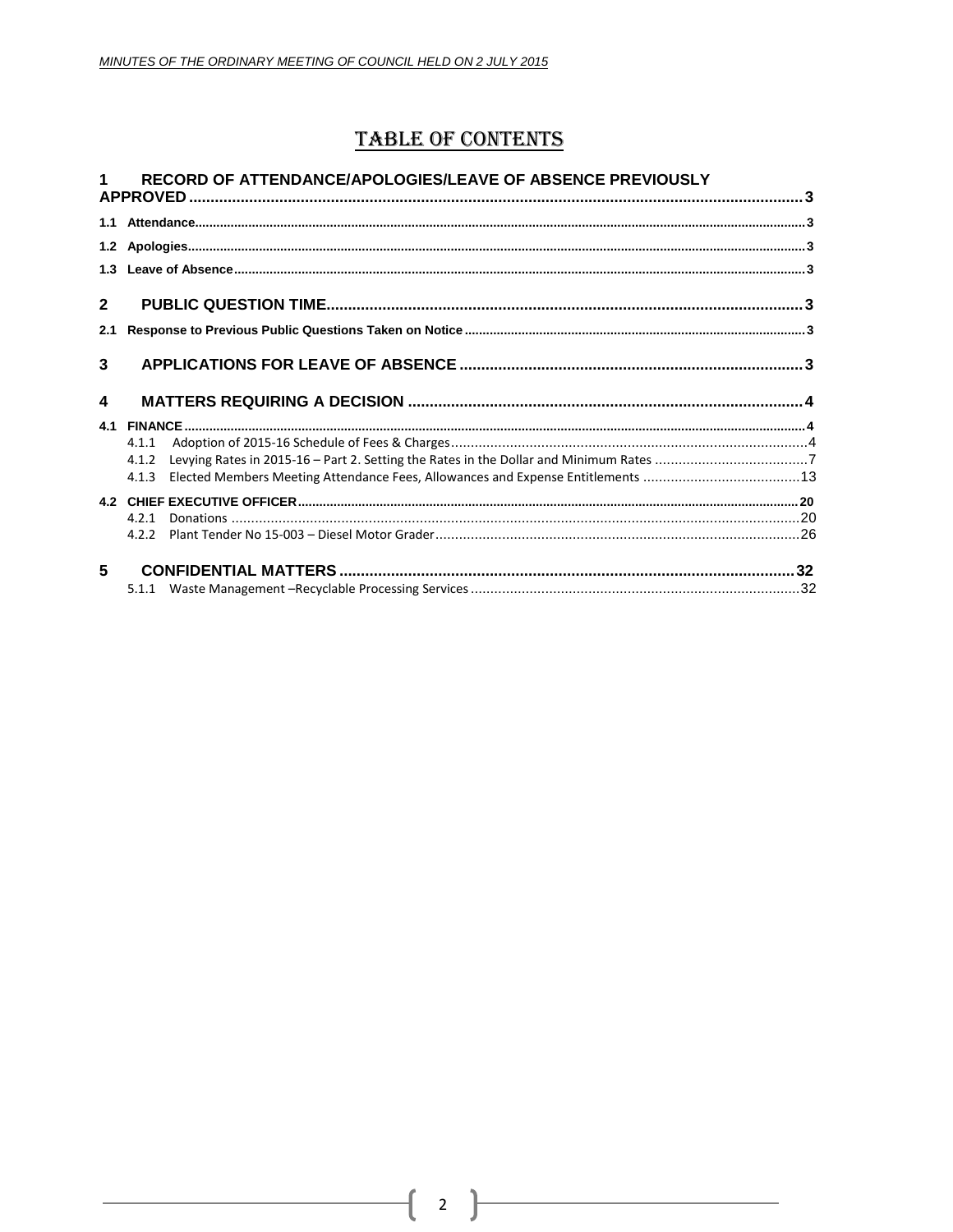#### <span id="page-2-0"></span>**1 RECORD OF ATTENDANCE/APOLOGIES/LEAVE OF ABSENCE PREVIOUSLY APPROVED**

#### <span id="page-2-1"></span>**1.1 Attendance**

Cr M Giles – Shire President Cr G Aird – Deputy Shire President Cr N Blackburn Cr J Imrie Cr P Kaltenrieder Cr K Moir Cr O'Hare Cr T Oversby Cr R Walker

STAFF: Mr Alan Lamb (Chief Executive Officer) Mr Stephen Carstairs (Director Corporate Services) Mrs Maria Lane (Executive Assistant)

- <span id="page-2-2"></span>**1.2 Apologies**
- <span id="page-2-3"></span>**1.3 Leave of Absence**
- <span id="page-2-4"></span>**2 PUBLIC QUESTION TIME**

Nil

#### <span id="page-2-5"></span>**2.1 Response to Previous Public Questions Taken on Notice**

#### <span id="page-2-6"></span>**3 APPLICATIONS FOR LEAVE OF ABSENCE**

That Cr Giles be granted leave of absence for the July ordinary meeting of Council.

3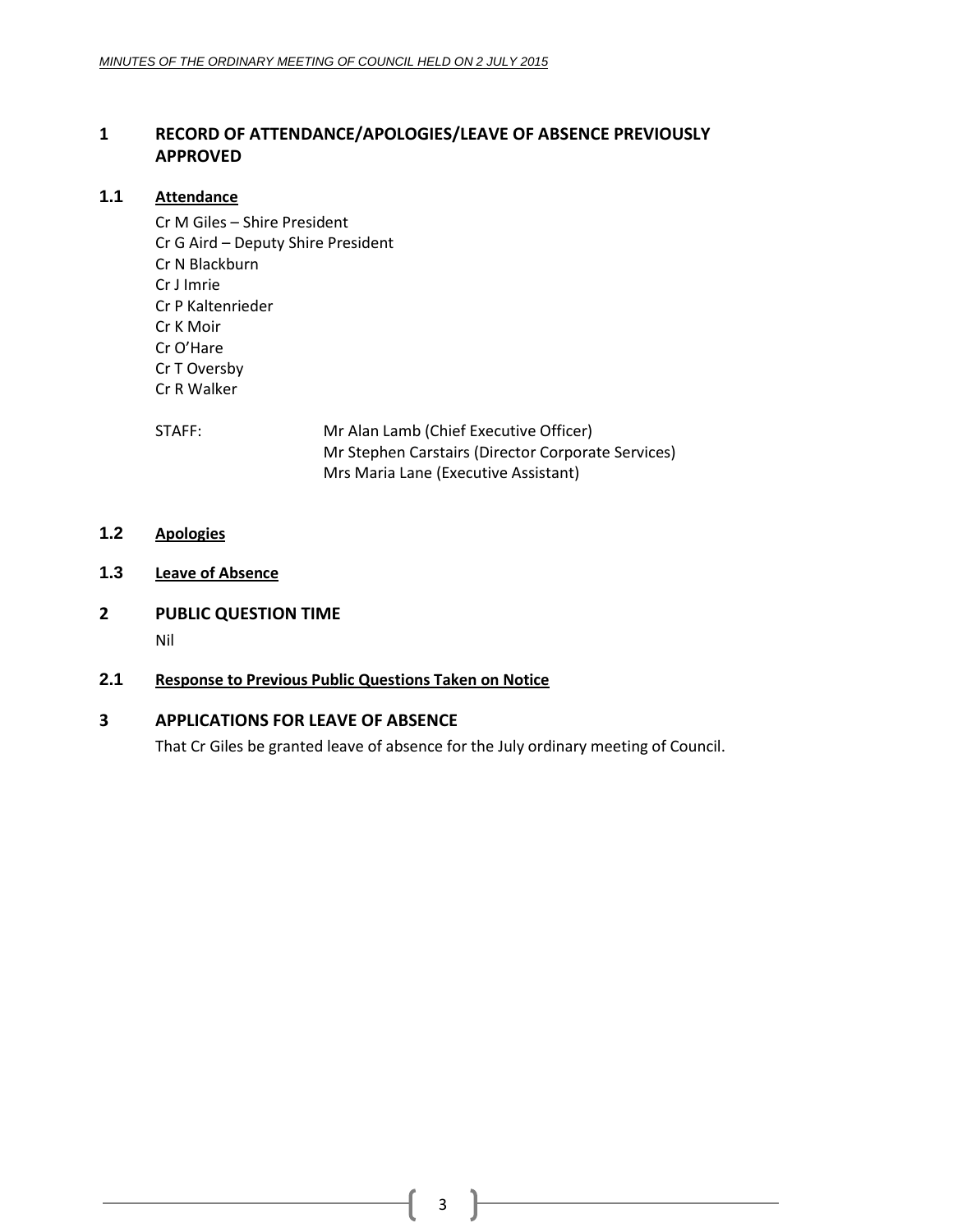#### <span id="page-3-1"></span><span id="page-3-0"></span>**4 MATTERS REQUIRING A DECISION**

#### **4.1 FINANCE**

#### **WITHDRAWN**

#### **Item 4.1.1 withdrawn by the CEO and to be brought back to the next Council meeting.**

#### **Note**

The Chief Executive Officer to seek further clarification on a number of items.

<span id="page-3-2"></span>

| 4.1.1 | Adoption of 2015-16 Schedule of Fees & Charges |                                                           |  |
|-------|------------------------------------------------|-----------------------------------------------------------|--|
|       | Location:                                      | N/A                                                       |  |
|       | File:                                          | N/A                                                       |  |
|       | Disclosure of Interest:                        | Nil                                                       |  |
|       | Date:                                          | 20 June 2015                                              |  |
|       | <b>Author:</b>                                 | Alan Lamb – Chief Executive Officer and Stephen Carstairs |  |
|       |                                                | - Director Corporate Services                             |  |
|       | <b>Authorising Officer:</b>                    | Alan Lamb – Chief Executive Officer                       |  |
|       | Attachments:                                   | Draft 2015-16 Schedule of Fees & Charges                  |  |

#### **SUMMARY**

This matter is put before Council for information, and for Council to consider and adopt a Schedule of Fees & Charges for 2015-16.

#### **BACKGROUND**

As it was in 2014-15, Council's 2015-16 Schedule of Fees & Charges (the Schedule), is to be considered separately in the annual budget preparation and adoption process. This has its advantages in that it allows Council the time to consider its fees & charges in isolation, and second, as the budget will not be adopted until August, finalising the 2015-16 fees & charges early in July will enable them to take effect from 03 July 2015.

In 2013-14 fees and charges comprised 23.4% (\$985,749 and up \$33,886 from 2012-13) of the total operating revenue raised (\$4,214,878), and was second in order of importance to rates (50.5%). Operating grants ranked third with 22.4%.

Under Council's Long Term Financial Plan 2013-2023 (the LTFP), fees and charges were proposed to increase annually by some 3.0%. However, in drafting the proposed 2015-16 fees a 4% increase was factored in (subject to appropriate rounding), as this was more in keeping with the LTFP's factored annual rate increase (6%). The proposed 4% increase in fees comprises an inflationary (Perth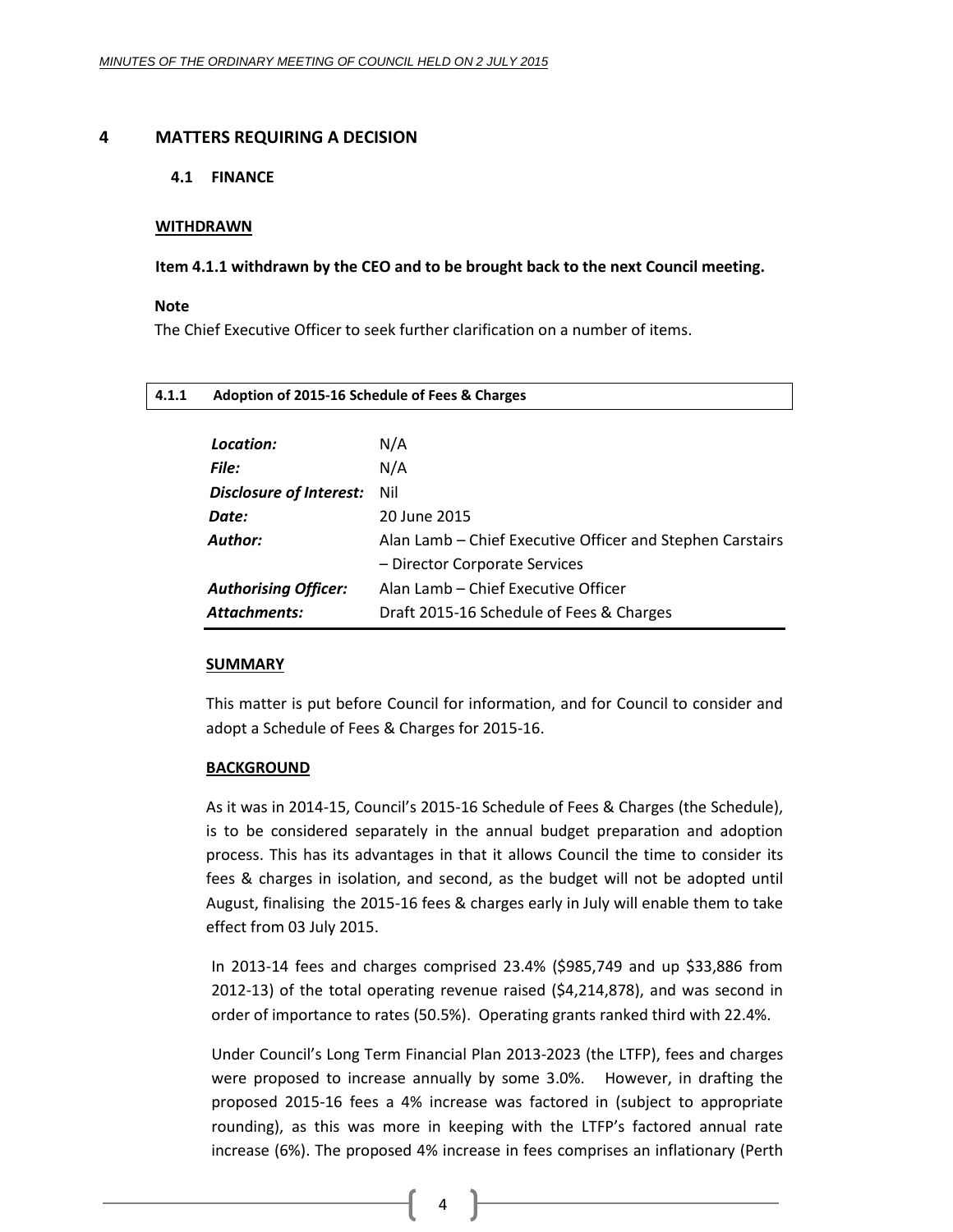CPI through to March 2015) increase of 2.3%, an increase in line with population growth (some 1.0%), and an additional regional component of 0.7%. Contrasting with this, it is proposed that Medical Centre fees will increase by 5%.

The Schedule attached shows the fees and charges that were imposed in 2014-15 and the charges recommended for 2015-16.

Proposed new fees in 2015-16 include:

- Airport Hanger Hire \$40.00 (inc GST) per week;
- Portable Ablution Block (6 x pans + urinal) \$55.00 (inc GST) per day
- Liquid Waste Disposal \$55.00 (inc GST) per Cubic Metre.

Some changes will be made in 2015-16 regarding the receiving of waste. These include:

- receiving of commercial waste from outside of the district is to be by Council approval; and
- the transfer station will only accept loads up to 3 Cubic Meters. Loads greater than this are to go directly to landfill, by appointment with the Director of Works & Services.

For those fees that are statutory in nature (e.g. – development application fees, building fees, swimming pool inspection fees, FOI fees, etc), Council is without discretion to set fees higher than permitted by the applicable legislation. At the time of writing, officers had received verbal advice from the Building Commission that: there will be variations made to the Statutory Building Application Fees, and that the changes will apply from 01 July 2015.

It is proposed that Council will set its rubbish and recycling collection charges and waste collection rate at the time of budget adoption, as these fees and the rate are to be imposed on a cost recovery basis.

In the event of Council adopting the 2015-16 fees & charges on 02 July it is intended they will apply from 03 July 2015. A notice will be inserted in the Gazette advising of the newly adopted fees and commencement date, as per Section 6.19 of the Local Government Act.

#### **COMMENT**

All fees are reviewed annually. Often fees do not cover the cost of providing a service (the subject of the fee), with a proportion of the service costs being funded from other (General Purpose) revenues streams e.g. rates.

#### **CONSULTATION**

All sectors within the organisation have had an opportunity for input into the proposed 2015-16 fees and charges.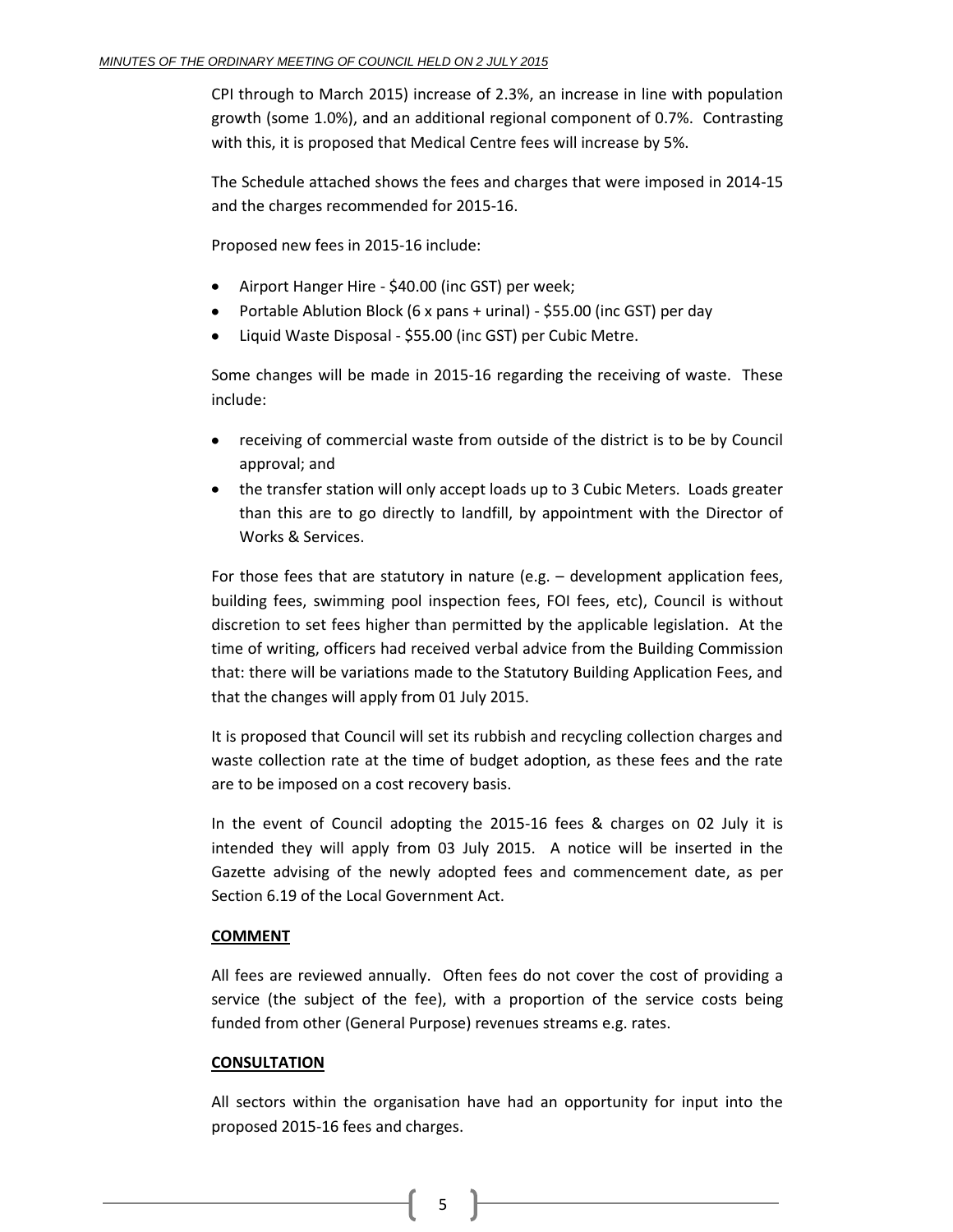#### **STATUTORY OBLIGATIONS**

Section 6.16(1) and (2) of the Local Government Act states:

(1) A local government may impose and recover a fee or charge for any goods or service it provides or proposes to provide, other than a service for which a service charge is imposed.

(2) A fee or charge may be imposed for the following —

(a) providing the use of, or allowing admission to, any property or facility wholly or partly owned, controlled, managed or maintained by the local government;

Section 6.17(1) of the Local Government Act states:

In determining the amount of a fee or charge for a service or for goods a local government is required to take into consideration the following factors —

(a) the cost to the local government of providing the service or goods;

(b) the importance of the service or goods to the community; and

(c) the price at which the service or goods could be provided by an alternative provider.

#### **POLICY IMPLICATIONS**

Nil

#### **BUDGET/FINANCIAL IMPLICATIONS**

The draft 2015-16 Annual Budget will include income streams that will have been estimated using this draft Schedule of Fees & Charges.

#### **STRATEGIC IMPLICATIONS**

Every effort has been made to identify those appropriate areas where the user pays cost recovery principle might reasonably be applied.

#### **SUSTAINABILITY IMPLICATIONS**

The fees are determined having regard to the cost of providing the service, the scope of the service and the anticipated preparedness of a person to pay the fee.

#### **VOTING REQUIREMENTS**

Absolute Majority

6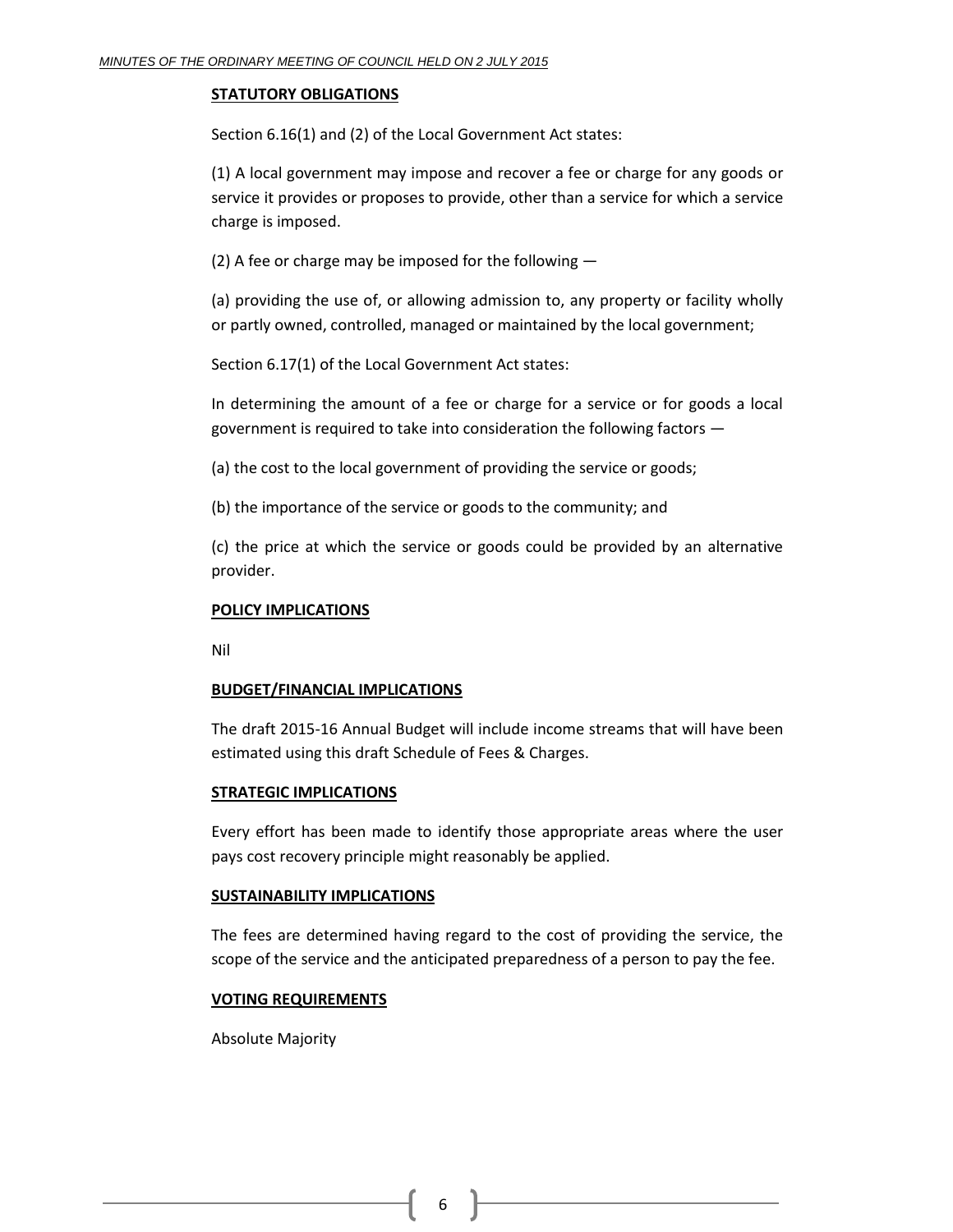#### **OFFICER RECOMMENDATION**

**MOVED: Cr Kaltenrieder SECONDED: Cr Aird**

**That Council:**

- **1. Adopt the 2015-16 Schedule of Fees & Charges as per Attachment.**
- **2. Determine the waste collection rate under Section 66 of the Waste Avoidance and Resource Recovery Act at the time of adoption of the 2015- 16 Annual Budget.**
- **3. Determine the kerbside rubbish and recycling collection charges at the time of adoption of the 2015-16 Annual Budget.**

#### **Note**

The item was withdrawn after the Mover and Seconder.

#### <span id="page-6-0"></span>**4.1.2 Levying Rates in 2015-16 – Part 2. Setting the Rates in the Dollar and Minimum Rates**

| Location:                      |                                                  |
|--------------------------------|--------------------------------------------------|
| <b>Application:</b>            |                                                  |
| File:                          |                                                  |
| <b>Disclosure of Interest:</b> |                                                  |
| Date:                          | 20 June 2015                                     |
| Author:                        | Stephen Carstairs - Director Corporate Services  |
| <b>Authorising Officer:</b>    | Alan Lamb - Chief Executive Officer              |
| <b>Attachments:</b>            | Yes. 1. 2015-16 Rates Model (Statement of Rating |
|                                | Information), 2. Notice of Intention to Levy     |
|                                | Differential General Rates and Minimum           |
|                                | Payments                                         |

\_\_\_\_\_\_\_\_\_\_\_\_\_\_\_\_\_\_\_\_\_\_\_\_\_\_\_\_\_\_\_\_\_\_\_\_\_\_\_\_\_\_\_\_\_\_\_\_\_\_\_\_\_\_\_\_\_\_\_\_\_\_\_\_\_\_\_

#### **PURPOSE**

This report seeks to have Council consider and adopt:

- the proposed general rates;
- differential general rates; and
- minimum payments,  $\bullet$

for the 2015-16 financial year, and seek public comment about the differential rates in accordance with section 6.36 of the Local Government Act 1995.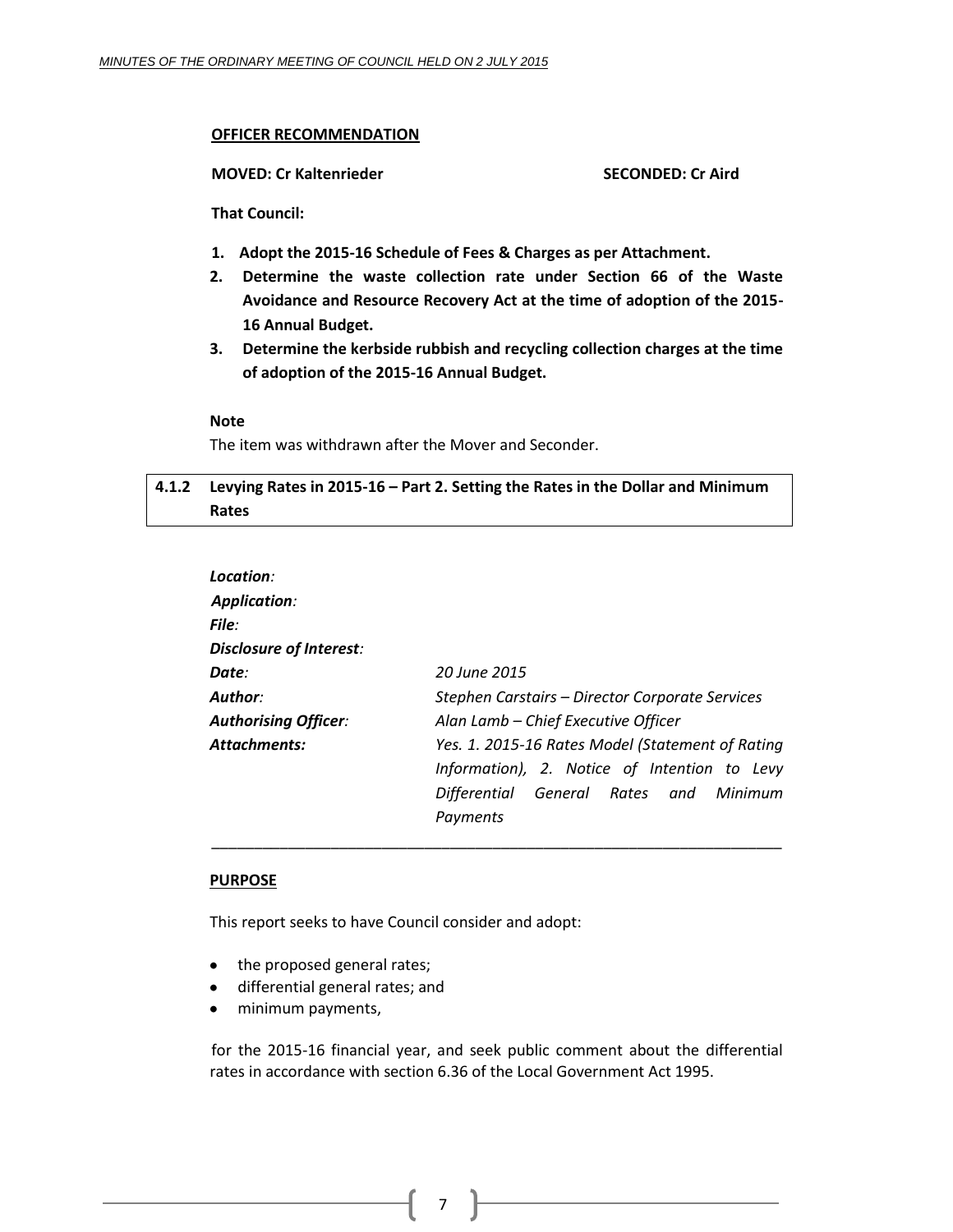#### **BACKGROUND**

Rates revenue is a substantial source of general purpose (sometimes described as discretionary) revenue for the Shire of Boyup Brook, and accounted for some 50.5% of all operating revenue in 2013-14. The Local Government Act 1995 (the Act) empowers local governments to impose general rates, differential general rates and minimum payments on rateable land in their districts.

The imposition of differential rates is a conscious decision by Council to redistribute the rate burden in its district by imposing a higher impost on 'higherend' service users (ratepayers) relative to others. Recognising this, and in accord with the WA Local Government Grants Commission's (the Grants Commission) 2013-14 Balance Budget, Council determined at its May 2015 ordinary meeting to differentially rate mining (Unimproved Value (UV)) properties at more than twice the rate of rural UV properties in the district. When rates modelling for the 2015- 16 financial year, officers are to aim to approach the following percentage split:

16.39% GRV : 80.91% Rural UV : 2.69% Mining UV

After all the other sources of income and expenses have been recognised for a budget, the object of a rating model is to provide for the funding shortfall required to meet the needs (services, activities, financing costs and the current and future capital requirements) of the community. In the 2015-16 financial year, both the shire's (detailed) 2013-23 Long Term Financial (LTFP) and 2014-17 Corporate Business (CBP) Plans determined that funds shortfall to be \$2,394,658. This represents a \$130,534 increase in rate revenue to be collected in 2015-15 relative to that recognised in the plans for 2014-15 (\$2,264,124). The actual rates revenue budgeted for in 2014-15 amounted to \$2,293,355, the difference effectively representing additional rates being contributed by Mining UV properties..

Increasingly, assets management is being recognised as a significant challenge for local governments in Western Australia, and any rating model must also support asset renewal and replacement requirements in line with well defined service levels.

Pursuant to section 6.36 of the Act, local governments are required to give a minimum of 21 days' notice of the proposed differential general rates and minimum payments and must consider any submissions received. Advertising 'proposed' rates and payments does not prohibit Council from amending these following the period of public comment. The purpose of advertising is to provide ratepayers with the opportunity to comment and make submissions prior to the rates being formally imposed.

The state-wide cycle for undertaking General Valuations for Gross Rental Value (GRV) ranges from 3 to 5 yearly, with south-west shires being on a 4 year cycle. During April and May this year the Valuer General reviewed the General Valuations of Boyup Brook and associated town site properties (GRV properties including residential, industrial and commercial properties), and recently provided shire staff with a new 2015 GRV Valuation Roll.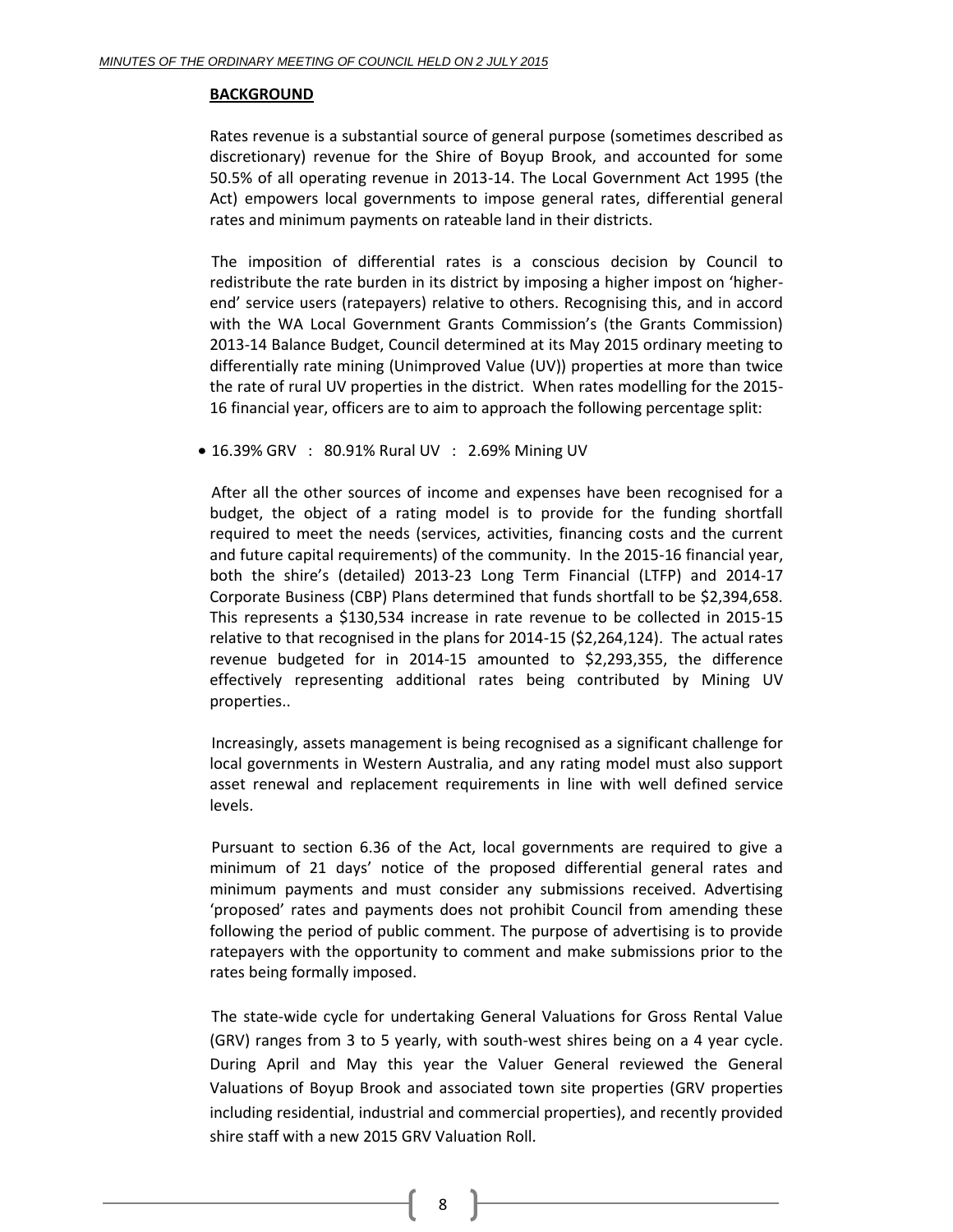Integrating and reconciling the considerable changes to the roll is taking staff some amount of time, with the effect of causing the modelling of rates to be levied in 2015-16 to be pushed back. Further, the Valuer-General advises that as part of the 2015-16 rate setting process, that Council release aggregated valuation data to ratepayers (e.g. to Public Notice Board the information) prior to the formal adoption of its budget. Examples of aggregated data include:

- Overall and average value percentage increase by property classification; and
- Changes in the number of valuations on the Boyup Brook roll.

Significantly, in the fours years since the last GRV valuation overall values increased by approx. 16.4% reflecting firm demand for Boyup Brook property (and see page 4 of the attached). In contrast, but still on a positive note, rural property valuations in the shire increased by 0.21% (and see page 5 of the attached) compared to 2014 valuations. This would be the first rural property valuation increase that Boyup Brook has experienced in the past 4 or so years.

#### **COMMENT**

In the development of the rating modelling methodology the following principle were applied:

- 1. Equity
- 2. Incentive
- 3. Administrative Efficiency
- 4. Compliance
- 5. Sustainability

The differential rates applied to Rural UV and Mining UV properties will ensure greater equity and contribution of rates according to land use. While the Minister approved the shire's differential rating model in 2014- 15, that is not to say that the Minister will approve such a model in 2015- 16.

Rates are calculated by multiplying the property valuation (either GRV or UV) provided by Landgate (the Valuer-General), with a rate in the dollar imposed by Council. When Landgate revalue properties, the Shire can adjust the rate in the dollar to offset significant fluctuations in valuation. Further, having several differential rating categories affords Council added discretion.

For the 2015-16 financial year it is proposed that Council adopt increases across its various rating classes as follows: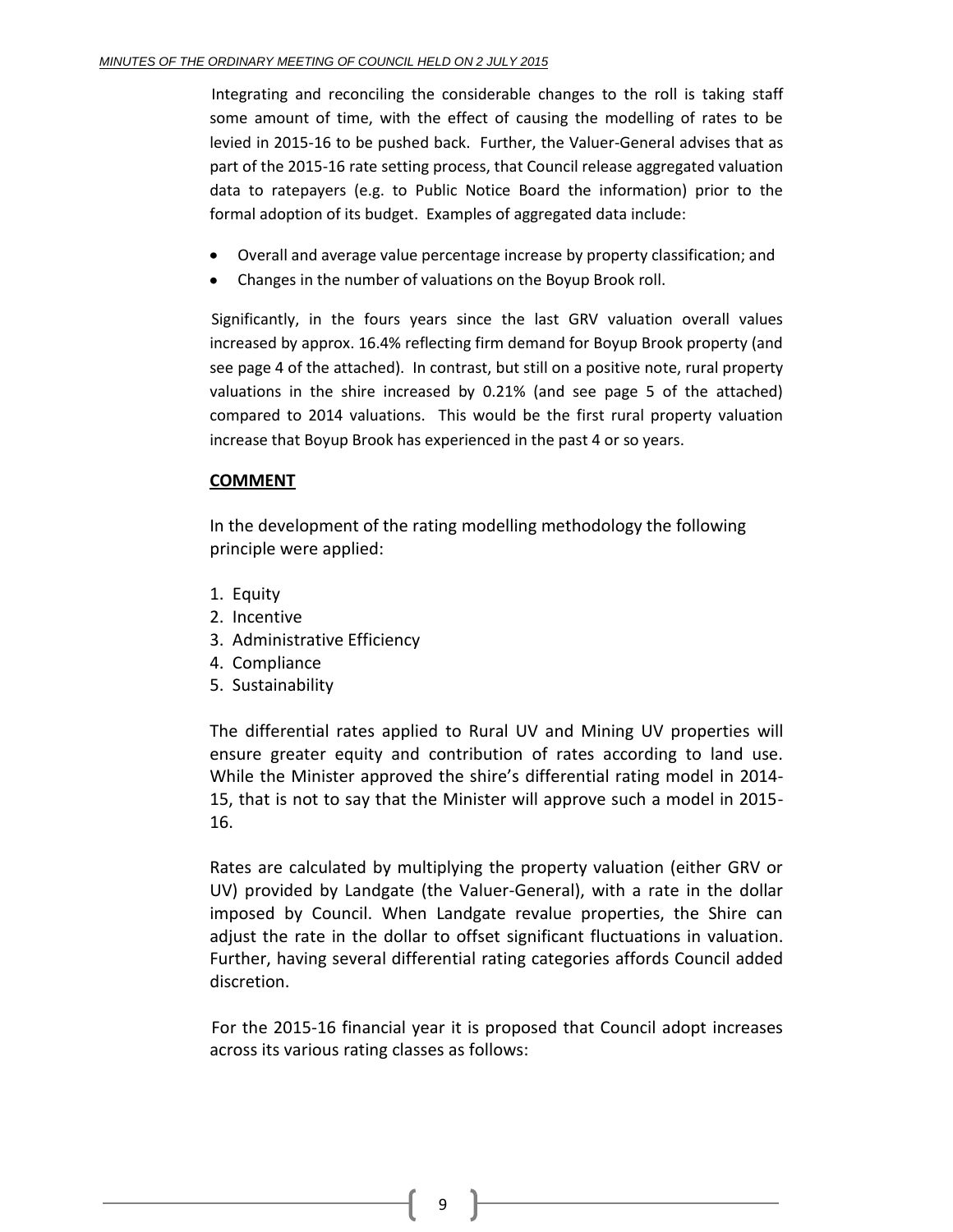|                              | 2014-15    |          |            | 2015-16    |         |
|------------------------------|------------|----------|------------|------------|---------|
| <b>Rate Classes</b>          | Rate in \$ | Min \$'s | % Increase | Rate in \$ | Min S's |
| <b>GRV</b>                   | 12.9508    | 765      | $-8.93$    | 11.7937    | 810     |
| <b>GRV – Urban Townsites</b> | 12.9508    | 756      | $-8.93$    | 11.7937    | 810     |
| UV - Rural                   | 0.6446     | 710      | 5.80       | 0.6820     | 750     |
| UV - Urban Townsites         | 0.6446     | 710      | 5.80       | 0.6820     | 750     |
| $UV - Mining$                | 12.4525    | 845      | 19.82      | 14.9204    | 845     |

Adopting these notional rates in the \$ will not preclude Council from striking some other rates when adopting the 2015-16 Annual Budget. The proposed general and minimum rate increases will generate in 2015-16 some \$2,430,955 (the rates pool), and give the differential rates categories the following percentage split (proportional representation) in the pool:

17.33% GRV : 81.11% Rural UV : 1.56% Mining UV

The difference (1.13%) between the percentage split of Mining UV revenue in the rates pool (1.56%), compared with the split assessed by the Grants Commission (2.69%), derives from the reduction in number of mining properties from 23 when the Grants Commission made its 2013-14 assessment, to 14 properties in June 2015.

#### **CONSULTATION**

#### Alan Lamb

Subject to endorsement of the proposed rating model by Council, the proposed differential general rates and general minimum payments will be advertised in the West Australian newspaper, on the Shire website and public notice boards, and in the shire library. The *Notice of Intention to Levy Differential General Rates and Minimum Payments* will be accompanied by the Objects of and Reasons for Differential Rates.

#### **STATUTORY OBLIGATIONS**

Local Government Act 1995 Part 6 Division 6 – Rates and service charges s.6.33; s.6.35; and s.6.36

#### **POLICY IMPLICATIONS**

Nil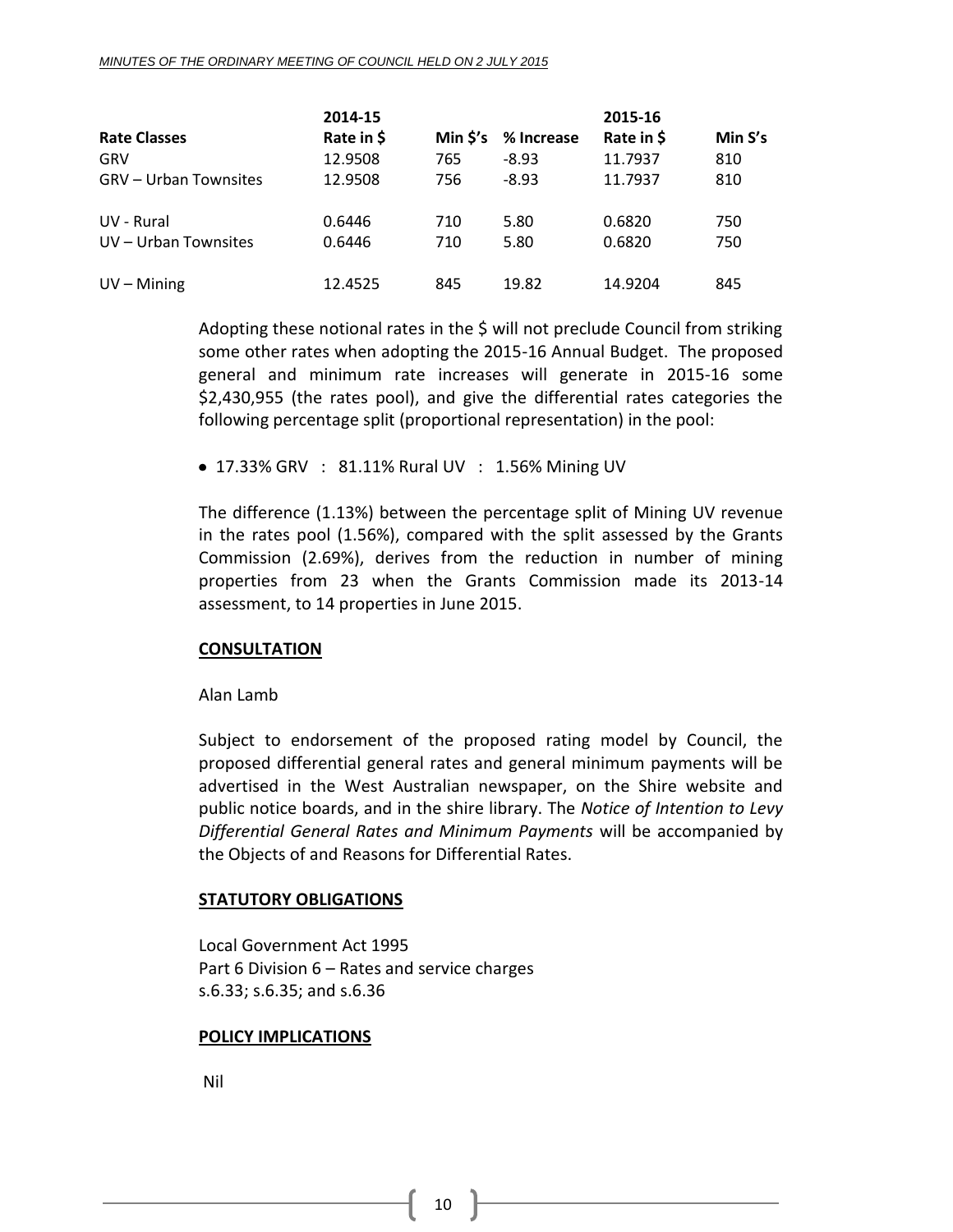#### **BUDGET FINANCIAL/IMPLICATIONS**

The matter of this report has no implications for the shire's 2014-15 *Amended Budget*. Based on property valuations at the time of writing, the proposed differential general rates and minimum rates are expected to yield in 2015-16 total rates revenue of approaching \$2,430,855. This amount will vary, however, should property development occur prior to 30 June and new valuation schedules are received by the shire.

#### **STRATEGIC IMPLICATIONS**

The financial principles and strategies identified on page 27 of the 2013-23 LTFP have been adhered to.

#### **SUSTAINABILTY IMPLICATIONS**

The financial sustainability principles and strategies identified on page 25 of the 2013-23 LTFP have been adhered to.

#### **VOTING REQUIREMENTS**

Absolute Majority

#### **OFFICER RECOMMENDATION – ITEM 4.1.2**

That Council:

1. Endorses for advertising for a minimum of twenty-one (21) days and seeks public submissions on the following notional differential general rates and minimum payments to be applied from 1 July 2015 for the 2015-16 financial year in accordance with section 6.36 of the Local Government Act 1995:

|                       | 2015-16    |         |  |
|-----------------------|------------|---------|--|
| <b>Rate Classes</b>   | Rate in \$ | Min S's |  |
| GRV                   | 11.7937    | 810     |  |
| GRV – Urban Townsites | 11.7937    | 810     |  |
| UV - Rural            | 0.6820     | 750     |  |
| UV - Urban Townsites  | 0.6820     | 750     |  |
| $UV - Mining$         | 14.9204    | 845     |  |

- 2. Endorse the attached objects and reasons for levying each differential general rate or minimum payment.
- 3. In accordance with section 6.33(3) of the *Local Government Act 1995*, authorises the CEO to seek approval from the Minister for Local Government to approve the Council in imposing a rate in the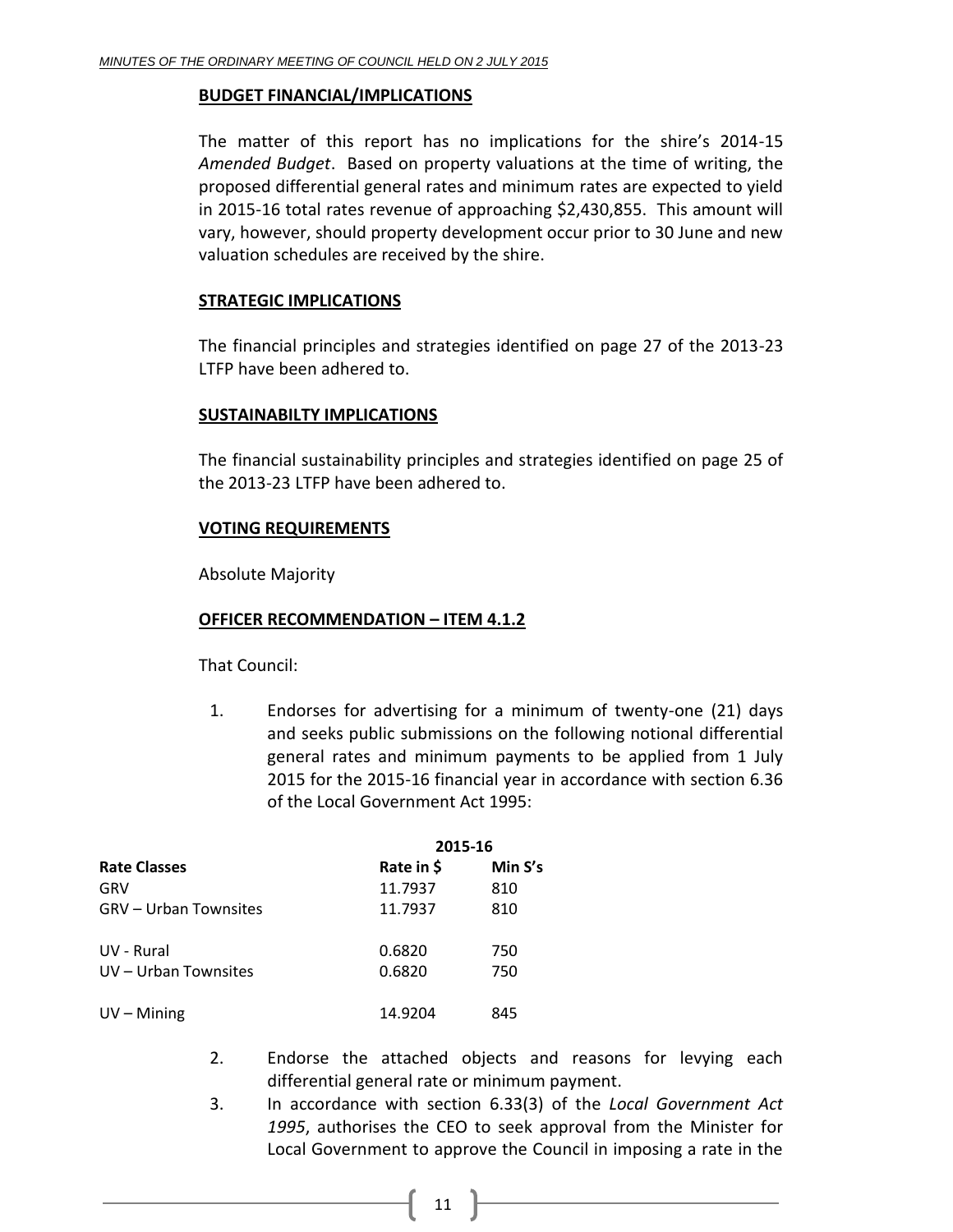dollar for UV Mining (14.9204) which will result in it being more than twice the lowest differential general rate (0.6820) imposed.

4. In accordance with section 6.35 of the *Local Government Act 1995*, authorises the CEO to seek approval from the Minister for Local Government to approve the Council in imposing a Mining-UV minimum rate which results in more than 50% of properties in the category being minimum rated.

#### **COUNCIL DECISION & OFFICER RECOMMENDATION – ITEM 4.1.2**

#### **MOVED: Cr Walker SECONDED: Cr Kaltenrieder**

That Council:

1. Endorses for advertising for a minimum of twenty-one (21) days and seeks public submissions on the following notional differential general rates and minimum payments to be applied from 1 July 2015 for the 2015-16 financial year in accordance with section 6.36 of the Local Government Act 1995:

|                              | 2015-16    |         |  |
|------------------------------|------------|---------|--|
| <b>Rate Classes</b>          | Rate in \$ | Min S's |  |
| GRV                          | 11.5995    | 806     |  |
| <b>GRV – Urban Townsites</b> | 11.5995    | 806     |  |
| UV - Rural                   | 0.6750     | 747     |  |
| UV - Urban Townsites         | 0.6750     | 747     |  |
| $UV - Mining$                | 14.9207    | 850     |  |

- 2. Endorse the attached objects and reasons for levying each differential general rate or minimum payment.
- 3. In accordance with section 6.33(3) of the *Local Government Act 1995*, authorises the CEO to seek approval from the Minister for Local Government to approve the Council in imposing a rate in the dollar for UV Mining (14.9207) which will result in it being more than twice the lowest differential general rate (0.6750) imposed.
- 4. In accordance with section 6.35 of the *Local Government Act 1995*, authorises the CEO to seek approval from the Minister for Local Government to approve the Council in imposing a Mining-UV minimum rate which results in more than 50% of properties in the category being minimum rated.

#### **CARRIED BY ABSOLUTE MAJORITY 9/0 Res 62/15**

#### **Note**

Officer's recommendation amended at the meeting and Council adopted the amended recommendation.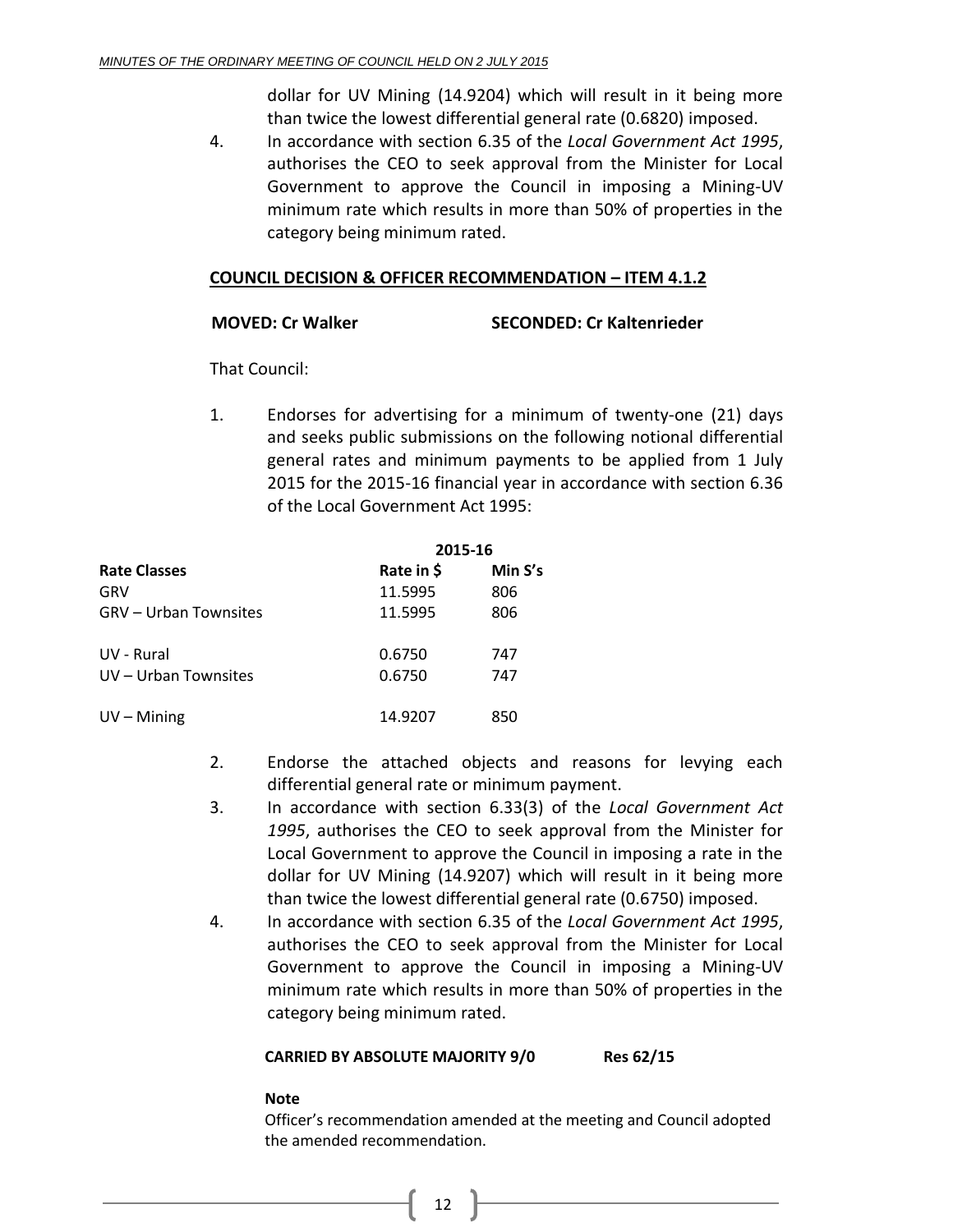#### <span id="page-12-0"></span>**4.1.3 Elected Members Meeting Attendance Fees, Allowances and Expense Entitlements**

| Location:                      | N/A                                                 |
|--------------------------------|-----------------------------------------------------|
| <b>Application:</b>            | N/A                                                 |
| File:                          |                                                     |
| <b>Disclosure of Interest:</b> | Nil                                                 |
| Date:                          | 19 June 2015                                        |
| Author:                        | Stephen Carstairs - Director Corporate Services     |
| <b>Authorising Officer:</b>    | Alan Lamb - Chief Executive Officer                 |
| <b>Attachments:</b>            | Determination of the Salaries and Allowances        |
|                                | <b>Tribunal on Local Government Chief Executive</b> |
|                                | Officers and Elected Members 17 June 2015           |

#### **SUMMARY**

For Council to consider the method for determining Councillor meeting fees in 2015-16, and further for Council to set Elected Member's meeting fees, allowances, and expense entitlements for 2015-16.

\_\_\_\_\_\_\_\_\_\_\_\_\_\_\_\_\_\_\_\_\_\_\_\_\_\_\_\_\_\_\_\_\_\_\_\_\_\_\_\_\_\_\_\_\_\_\_\_\_\_\_\_\_\_\_

#### **BACKGROUND**

Part 5, Division 8 (Sections 5.98, 5.98A, 5.99 and 5.99A) of the Local Government Act provides for council members to receive certain payments.

The Salaries and Allowances Tribunal (the Tribunal) completed its 2015 review of meeting attendance fees, allowances and expense entitlements for elected members of Local Governments throughout Western Australia, and made a determination which came into operation from 17 June 2015. In accordance with the Local Government Act 1995 and the Local Government (Administration) Regulations 1996, the determination establishes the current scale of fee and allowance payments, and provisions for reimbursement of expenses.

The Tribunal made some key points as follows:

- 1. Where the Tribunal has determined a specific amount for a fee, expense or allowance for elected council members of a local government or regional local government, the amount determined by the Tribunal will be payable to an eligible elected council member.
- 2. Where the Tribunal has determined a minimum and maximum amount for a fee, expense or allowance for elected council members of a local government or regional local government, each local government or regional local government council will set an amount within the relevant range determined and the amount set will be payable to an eligible elected council member.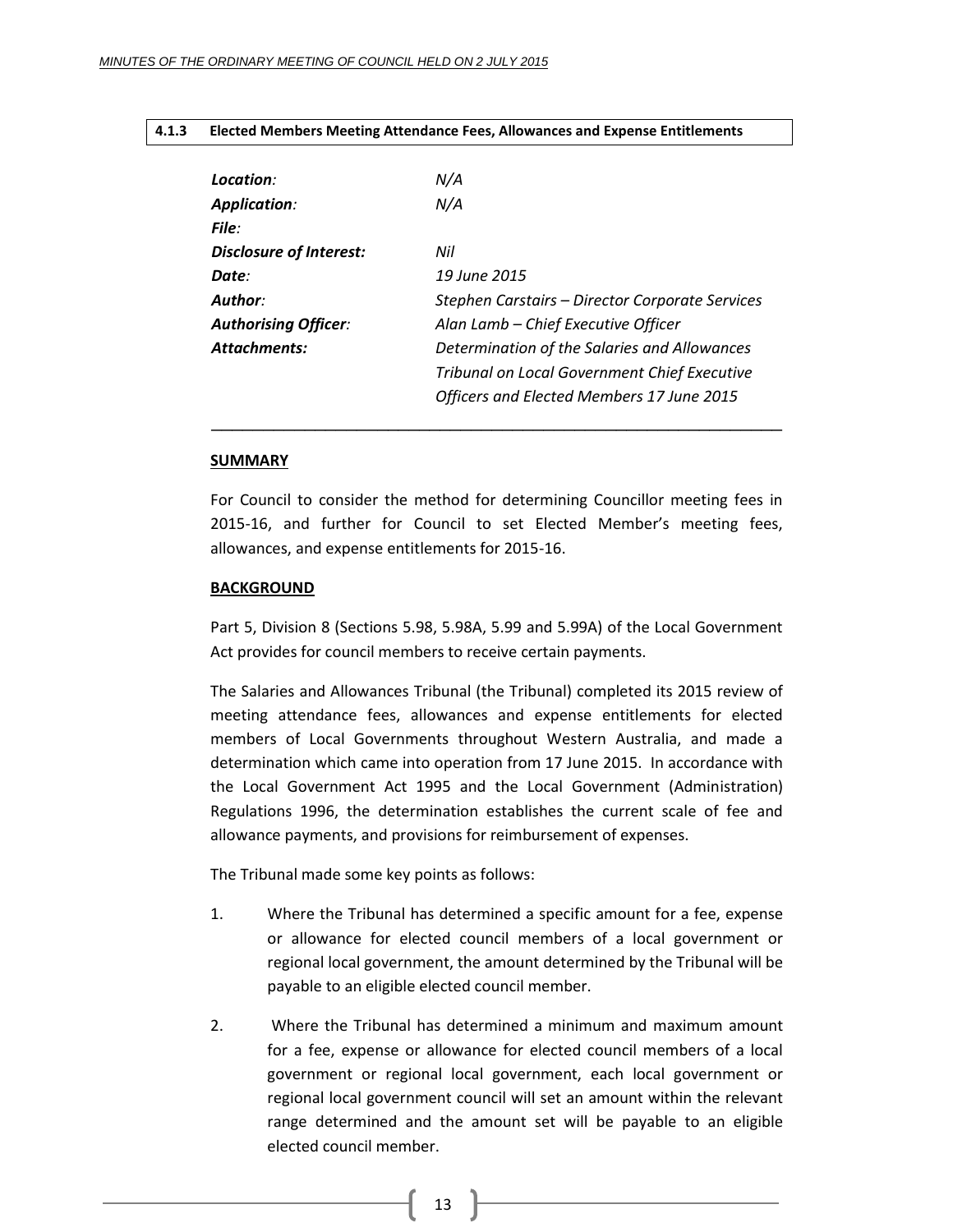3. The fees, expenses and allowances determined are intended to recognise the responsibilities of elected council members, mayors and presidents of local governments and chairmen of regional local governments and to remunerate them for the performance of the duties associated with their office.

The Tribunal recognises that local governments fall into one of four bands (categories), and categorisation is based on factors such as population, size of budget, complexity of issues, etc. The 2015 Determination identifies the Shire of Boyup Brook as a Band 4 local government.

#### **Meeting Fees or Annual Attendance Fees - Councillors**

Pursuant to Section 5.98 of the Local Government Act a council member, mayor or president who attends a council or committee meeting is entitled to be paid a fee set by the Council within the range stipulated in the Tribunal's determination. Pursuant to Section 5.99 of the Local Government Act a Council may decide by absolute majority that instead of paying council members, mayors or presidents a meeting fee it will be pay an annual attendance fee within the range stipulated in the Tribunal's determination.

Band 4 Councils are able to set Council meeting attendance fees in the range \$188 to \$232 per meeting for members other than the president, and between \$44 and \$116 for committee meetings. Alternatively Council, by absolute majority, may pay Councillors an annual attendance fee within the range of \$3,500 to \$9,270.

In 2014-15 Council resolved (Res 72/14) that Councillors would receive an annual attendance fee of \$6,585, which was an amount in the range set by the Tribunal.

#### **Meeting Fees or Annual Attendance Fees – Shire President**

The shire President can be provided with a higher meeting or annual attendance fee in recognition of the greater workload and responsibility associated with presiding at a council meeting.

Band 4 Councils are able to set council meeting attendance fees for the President in the range \$88 and \$477 per meeting, and might receive the same committee meeting attendance fee as determined by Council for Councillors. Alternatively, Council, via absolute majority can determine that the President would receive an annual attendance fee in the range of \$3,500 to \$19,055.

In 2014-15 Council resolved that the President would receive an annual attendance fee of \$12,660, which was an amount in the range set by the Tribunal.

#### **Annual Allowance for President**

Under Section 5.98 of the Local Government Act Council can set an allowance for the President (separate from meeting or annual attendance fees), and as per the Determination, the allowance can be in the range \$500 to \$19,570 or 0.2% of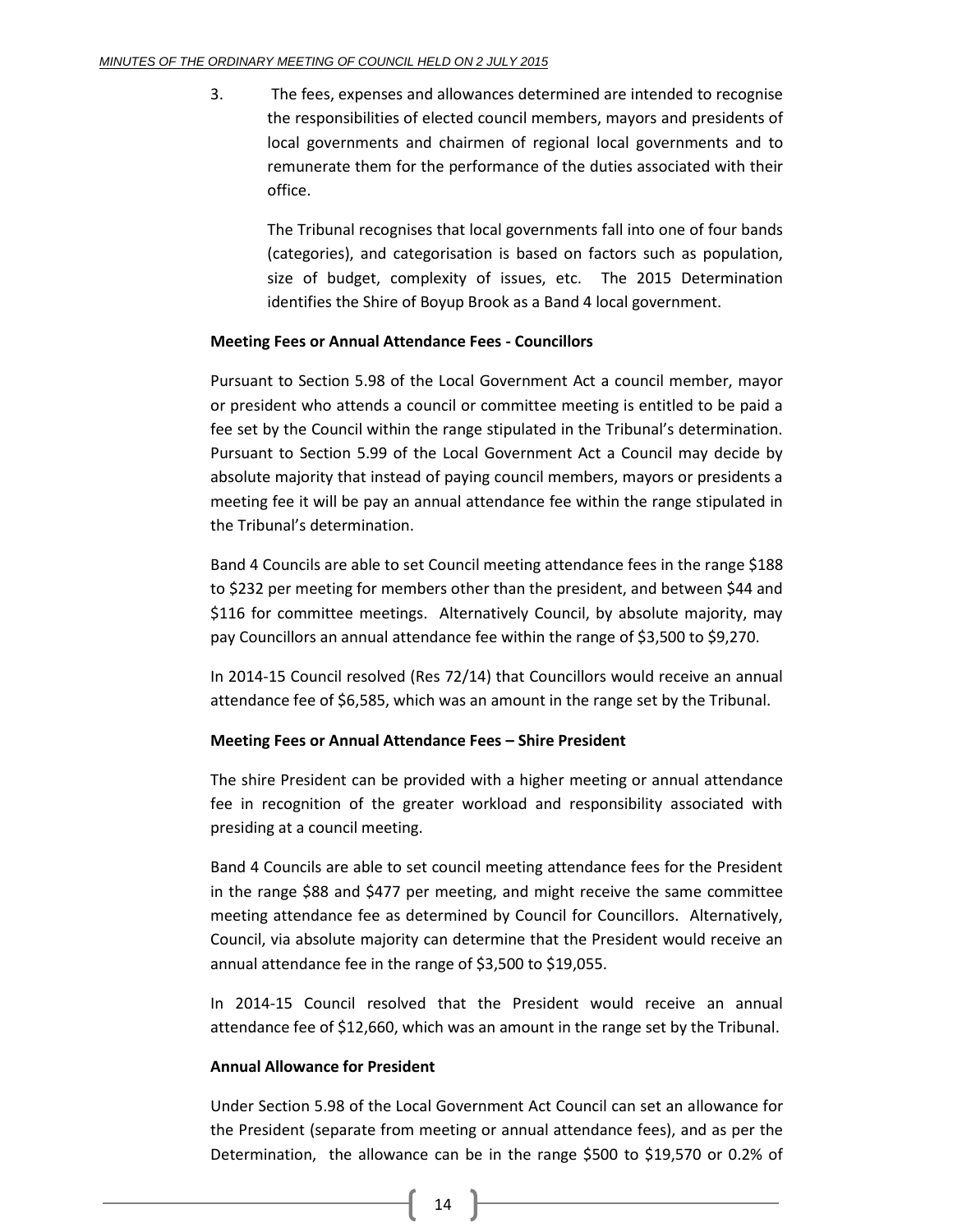Council's 2013-14 operating revenue, whichever is the lesser. Council's 2013-14 operating revenue was \$4,214,878 of which 0.2% equates to \$8,430. Thus a President's Annual Allowance in 2015-16 might fall between \$500 and \$8,430.

In 2014-15 Council resolved that the President's Allowance would be \$6,590.

#### **Annual Allowance for Deputy President**

Section 5.98A of the Local Government Act allows Council to provide a special allowance to the Deputy President, with the amount of the allowance being 25% of the President's allowance.

In 2014-15 Council resolved that the Deputy President would receive an allowance.

#### **Meetings Fees or Annual Attendance Fee?**

It is recommended that Council retain the "annual" method for determining Councillor meeting attendance allowances rather than changing to a "per meeting" fee. The advantages of the "annual" method include:

- A "per meeting" fee doesn't take into account all the work that a Councillor does in between Council or Committee meetings. A councillor may perform a substantial amount of work between meetings but if he/she then misses a meeting for legitimate reasons they would not receive any payment towards that work.
- Under the Local Government Act only Council or committee meetings trigger payment of a meeting attendance fee. This Council uses the "briefing session" process on a regular basis, and those meetings, which can generate additional work for Councillors, would not provide a meeting fee to those participating Councillors.
- Whilst the annualising of meetings fees can result in councillors receiving a fee when not attending meetings, as in the case of an apology or on leave of absence, it is a rare occurrence for a Councillor to take extended leave of absence.

#### **Reimbursement of Expenses Including Annual Allowances** *in Lieu* **of Reimbursement**

Under the *Local Government Act and Local Government (Administration) Regulations 1996* elected members are entitled to reimbursement of telecommunications, information technology, child care, travel and accommodation expenses. Policies M.05 (Councillors – Expenses Reimbursement and Loss of Earnings) and M.11 (Councillors Telecommunications and Information Technology) provides guidance on these entitlements.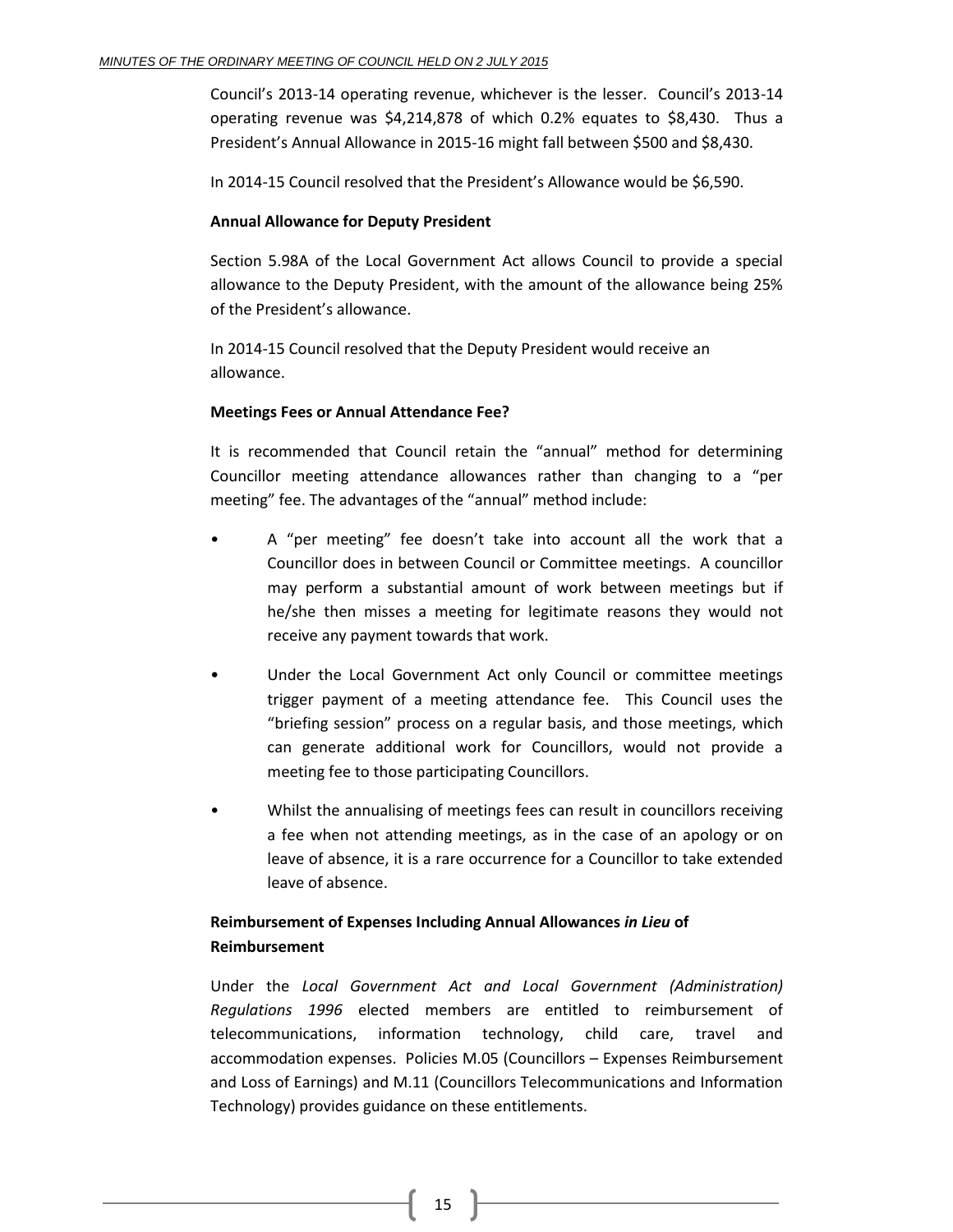Pursuant to Section 5.99A of the *Local Government Act 1995* Council can decide by absolute majority that instead of reimbursing councillors for all of a particular type of expense it pay an annual allowance.

The Tribunal has amalgamated telecommunications and information technology allowances into a single Information and Communications Technology (ICT) Allowance, with a permissible range between \$500 and\$3,500.

While policy M.11 indicates that elected members will be paid an annual ICT allowance of \$1,800, in 2014-15 Council resolved that each Councillor would receive an ITC allowance of \$1,105.

#### **COMMENT**

In this report officers are recommending that elected council member annual meeting attendance fees, the President's annual meeting attendance meeting fee and allowance, and the annual ICT allowance for elected council members increase in 2014-15 by 5% (rounded up to the nearest \$5). The proposed 5% increase comprises an inflationary (Perth annual average CPI increase to March 2015) increase of 2.3%, an increase in line with population growth (some 1.0%), and an additional regional component of 1.7%.

Currently meeting attendance fees, allowances and travel re-imbursements payments are made to Councillors in three x four monthly instalments, occurring in February, June and October of the year.

#### **CONSULTATION**

Alan Lamb

#### **STATUTORY OBLIGATIONS** – Local Government Act

#### *5.98. Fees etc. for council members*

*(1) A council member who attends a council or committee meeting is entitled to be paid —*

*(a) the prescribed minimum fee for attending a council or committee meeting; or*

(b) where the local government has set a fee within the prescribed range for council *or committee meeting attendance fees, that fee.*

*(2A) A council member who attends a meeting of a prescribed type at the request of the council is entitled to be paid —*

*(a) the prescribed minimum fee for attending a meeting of that type; or*

*(b) where the local government has set a fee within the prescribed range for meetings of that type, that fee.*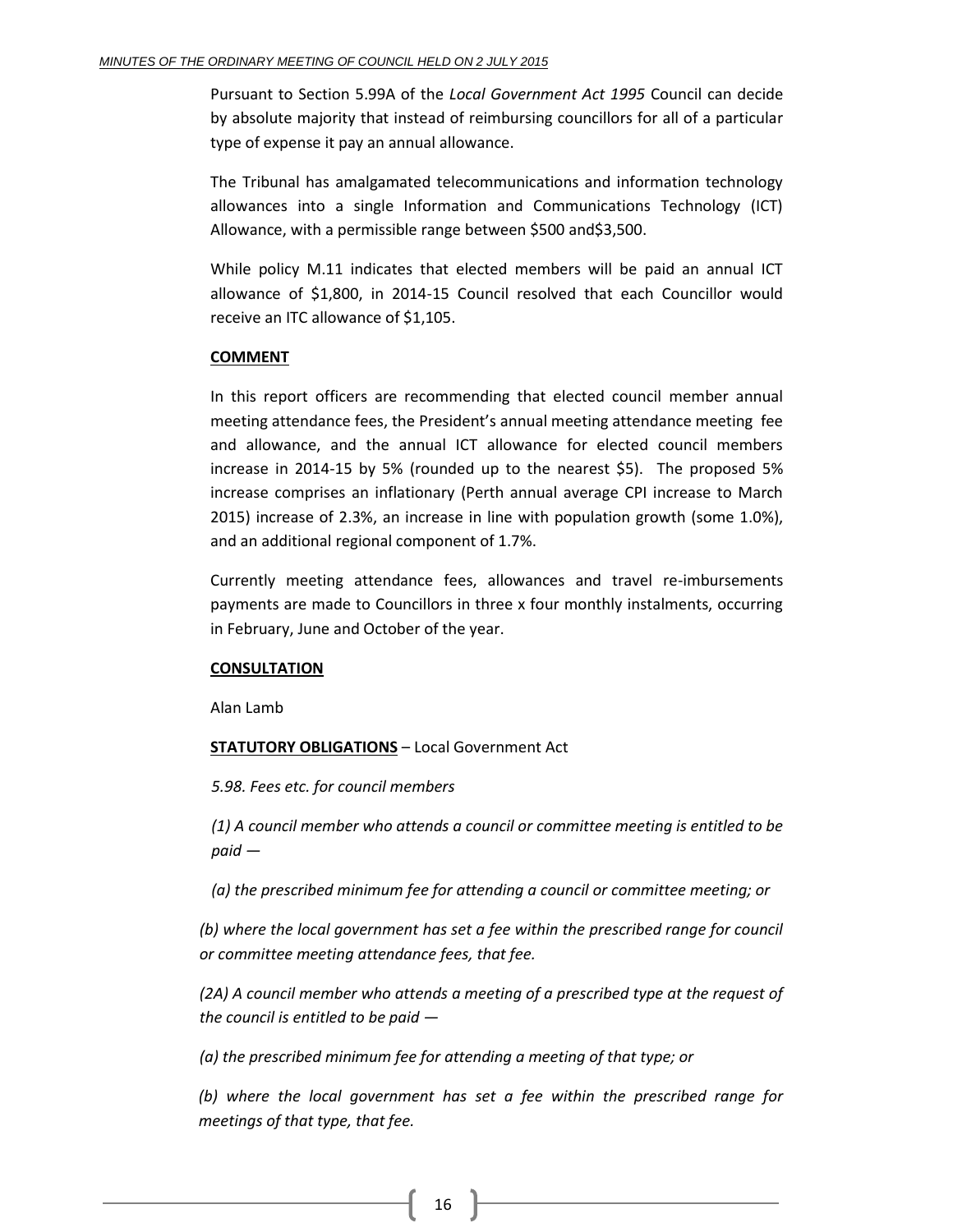*(2) A council member who incurs an expense of a kind prescribed as being an expense —*

*(a) to be reimbursed by all local governments; or*

*(b) which may be approved by any local government for reimbursement by the local government and which has been approved by the local government for reimbursement, is entitled to be reimbursed for the expense in accordance with subsection (3).*

*(3) A council member to whom subsection (2) applies is to be reimbursed for the expense —*

*(a) where the minimum extent of reimbursement for the expense has been prescribed, to that extent; or*

*(b) where the local government has set the extent to which the expense can be reimbursed and that extent is within the prescribed range (if any) of reimbursement, to that extent.*

*(4) If an expense is of a kind that may be approved by a local government for reimbursement, then the local government may approve reimbursement of the expense either generally or in a particular case but nothing in this subsection limits the application of subsection (3) where the local government has approved reimbursement of the expense in a particular case.*

*(5) The mayor or president of a local government is entitled, in addition to any entitlement that he or she has under subsection (1) or (2), to be paid —*

*(a) the prescribed minimum annual local government allowance for mayors or presidents; or*

*(b) where the local government has set an annual local government allowance within the prescribed range for annual local government allowances for mayors or presidents, that allowance.*

*(6) A local government cannot —*

*(a) make any payment to; or*

*(b) reimburse an expense of, a person who is a council member or a mayor or president in that person's capacity as council member, mayor or president unless the payment or reimbursement is in accordance with this Division.*

*(7) A reference in this section to a committee meeting is a reference to a meeting of a committee comprising —*

*(a) council members only; or*

*(b) council members and employees.*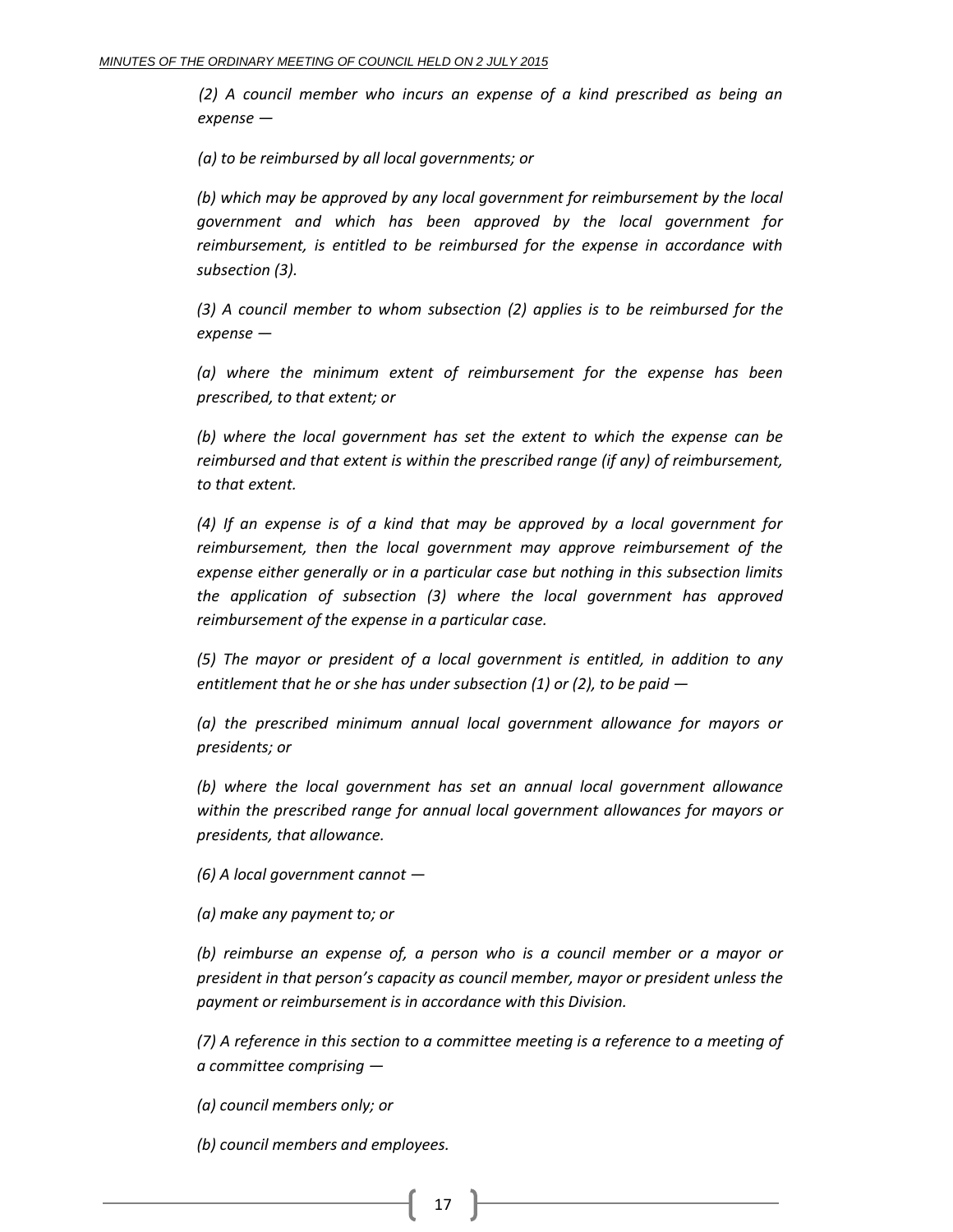*[Section 5.98 amended by No. 64 of 1998 s. 36; No. 17 of 2009 s. 33.]*

*5.98A. Allowance for deputy mayor or deputy president*

*(1) A local government may decide\* to pay the deputy mayor or deputy president of the local government an allowance of up to the prescribed percentage of the annual local government allowance to which the mayor or president is entitled under section 5.98(5).*

*\* Absolute majority required.*

*(2) An allowance under subsection (1) is to be paid in addition to any amount to which the deputy mayor or deputy president is entitled under section 5.98.*

*[Section 5.98A inserted by No. 64 of 1998 s. 37.]*

*5.99. Annual fee for council members in lieu of fees for attending meetings*

*A local government may decide\* that instead of paying council members a fee referred to in section 5.98(1), it will instead pay all council members who attend council or committee meetings —*

*(a) the prescribed minimum annual fee; or*

*(b) where the local government has set an allowance within the prescribed range for annual allowances for that type of expense, an allowance of that amount and only reimburse the member for expenses of that type in excess of the amount of the allowance.*

*\* Absolute majority required.*

#### **POLICY IMPLICATIONS**

Policy M.11 (Councillors Telecommunications and Information Technology) provides guidance on ICT entitlements, and Policy M.05 (Councillors – Expenses Reimbursement and Loss of Earnings) addresses other expenses e.g. child care & travel, not covered in this report.

#### **BUDGET/FINANCIAL IMPLICATIONS**

As part of the annual budget process Council is to set annual meeting attendance fees (or per meeting fees) for the President and Councillors, the President's annual attendance fees and allowance, and ITC allowances within the permissible range set by the Tribunal.

#### **STRATEGIC IMPLICATIONS**

Not Applicable

#### **SUSTAINABILITY IMPLICATIONS**

Not Applicable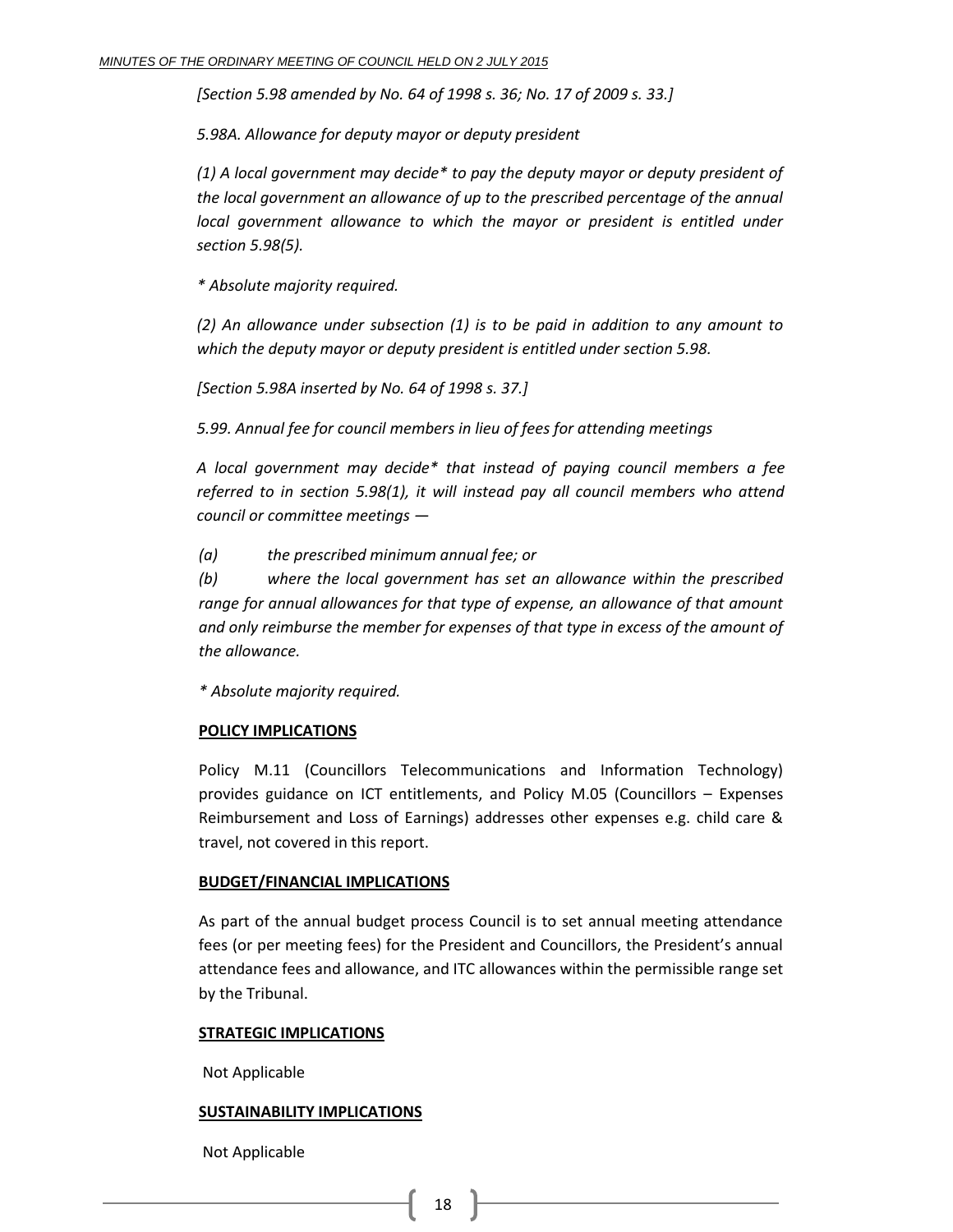#### **VOTING REQUIREMENTS**

Absolute Majority is required for payments of allowances to elected members.

#### **COUNCIL DECISION & OFFICER RECOMMENDATION – ITEM 4.1.3**

**MOVED: Cr Aird SECONDED: Cr Walker**

**That Council:**

- **1. Retain in 2015-16 the annual attendance fee method of payment of Councillor and President meeting attendance fees, rather than the 'per meeting basis' method.**
- **2. Set in 2015-16 Councillor meeting attendance fees, the President's annual attendance fee and annual allowance, the Deputy President's annual allowance, and ICT allowances as follows:**
	- **Annual Attendance Fee for Council Members is to be \$6,915;**
	- **Annual Attendance Fee for Shire President is to be \$13,295;**
	- **Annual President's Allowance is to be \$6,920;**
	- **Provision of an Annual Deputy President Allowance to an amount 25% of the amount determined for the Annual President's Allowance i.e. \$1,730; and**
	- **Annual Information and Communications Technology Allowance is to be \$1,165.**

**CARRIED BY ABSOLUTE MAJORITY 8/1 Res 63/15**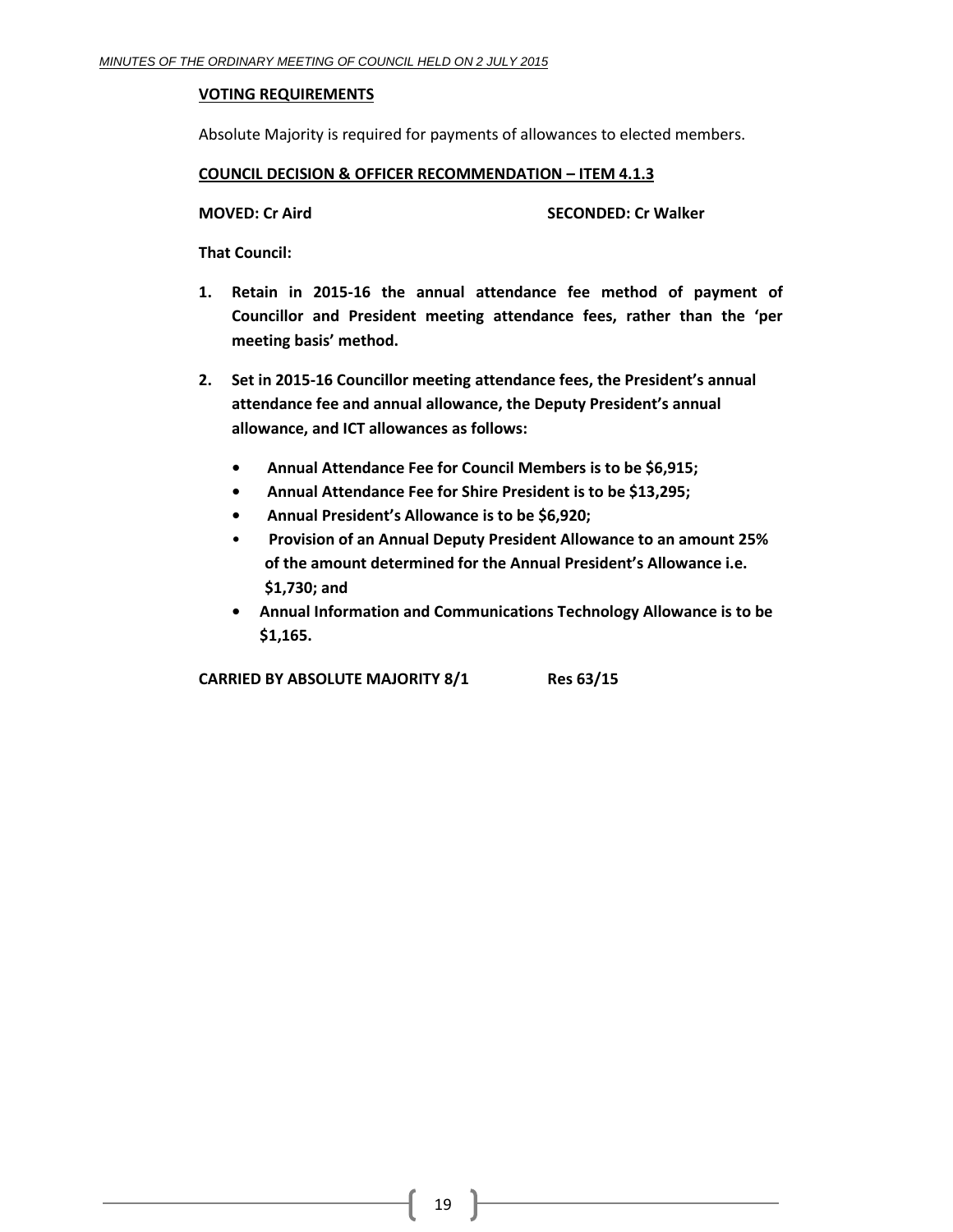#### **4.2 CHIEF EXECUTIVE OFFICER**

<span id="page-19-1"></span><span id="page-19-0"></span>

| 4.2.1 Donations |
|-----------------|
|                 |

| Location:                       | N/A                                                                                                                                                              |
|---------------------------------|------------------------------------------------------------------------------------------------------------------------------------------------------------------|
| <b>Applicant:</b>               | <b>Various</b>                                                                                                                                                   |
| File:                           | FM/25/008                                                                                                                                                        |
| Disclosure of Officer Interest: | The author is a member of the Boyup Brook<br>Country Music Club and his granddaughter<br>attends St Marys School, and so makes a<br>declaration of impartiality. |
| Date:                           | 16 June 2015                                                                                                                                                     |
| <b>Author:</b>                  | Alan Lamb - CEO                                                                                                                                                  |
| <b>Authorizing Officer:</b>     | Not applicable                                                                                                                                                   |
| <b>Attachments:</b>             | Confidential attachment $-$ summary of donation<br>applications                                                                                                  |
|                                 |                                                                                                                                                                  |

#### **SUMMARY**

The purpose of this report is to put before Council applications for donations with the recommendation that the recommended donations be included in the draft budget for Council consideration.

\_\_\_\_\_\_\_\_\_\_\_\_\_\_\_\_\_\_\_\_\_\_\_\_\_\_\_\_\_\_\_\_\_\_\_\_\_\_\_\_\_\_\_\_\_\_\_\_\_\_\_\_\_\_\_\_\_\_\_\_\_\_\_\_\_\_\_\_\_\_\_

#### **BACKGROUND**

Each year Council calls for donations. Administration assesses and summarises the applications and the Council decision is made at budget adoption time.

#### **COMMENT**

It will be noted that all but four requests for a donation have been recommended and the attachment provides comments on all applications.

The Boyup Brook Club has made a practice of writing to request a reduction to its annual rates or a donation outside of the annual donation process. According to Council's policy, the CEO should reject the request but each year it has been included for Council to consider. Council made a donation of \$2,500 in the 2013/14 and \$2,500 in 14/15. No request has been received this year and so no provision has been made for a donation in this report or in the draft budget.

A donation request was received from Henri Novwen House 18 May 2015. The call for donation requests is done at the same time every year. It was advertised in the February edition of the Boyup Brook Gazette, in the more frequent emailed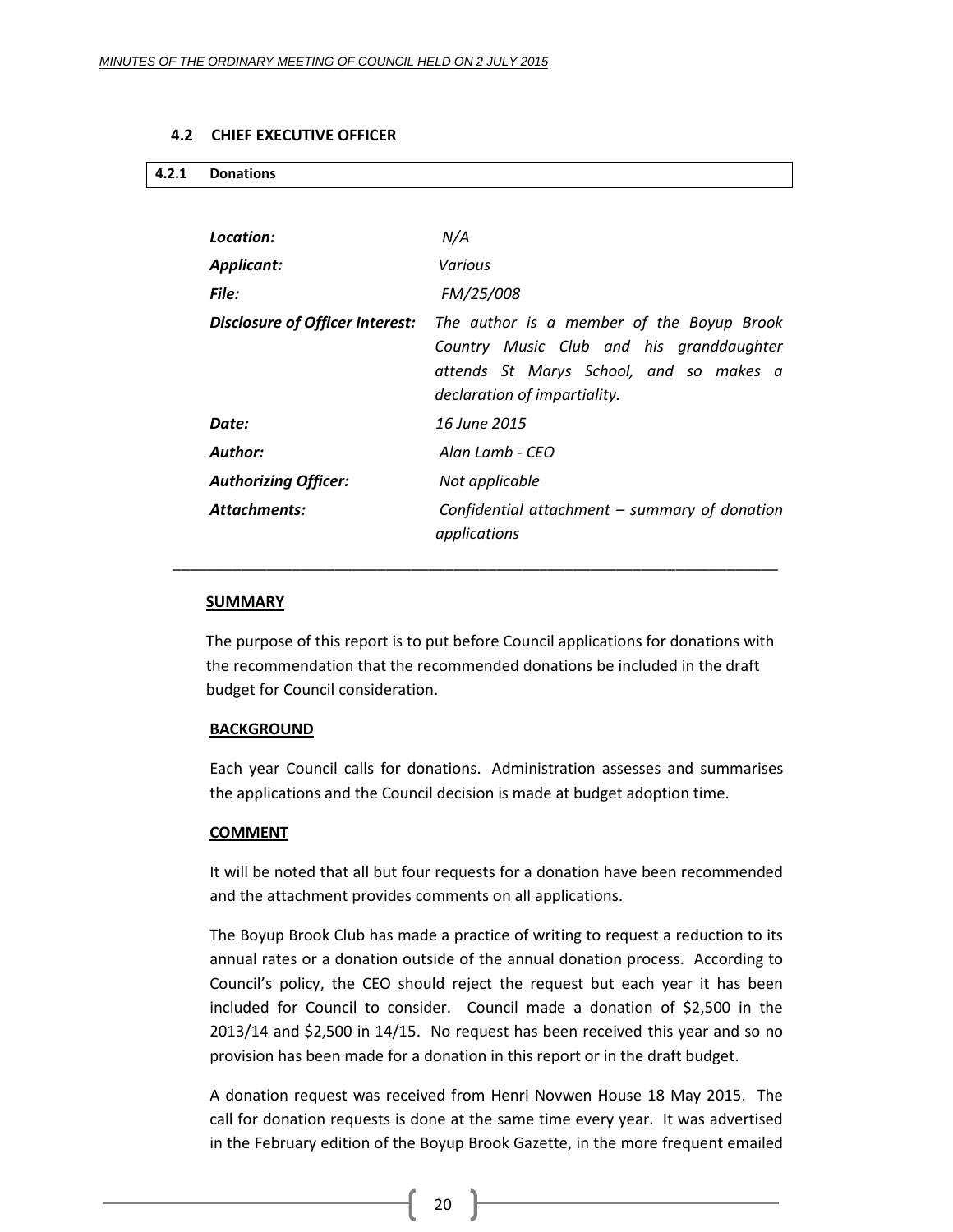gazette, in the Shire website and on the Shire notice board. The closing date was 4.30pm 30 April 2015. It is apparent from the number of requests received that the community is in tune with the process including its timing. Whilst Council had made donations to Henri Novwen House in past years, no request was received last year. It is intended that this request be rejected (Council's Donation Policy provides; *The CEO shall reject all other requests throughout the year outside the donation funding program)*

#### **CONSULTATION**

The author consulted with some applicants.

#### **STATUTORY OBLIGATIONS**

Nil

#### **POLICY IMPLICATIONS**

Council's Donations Policy applies.

| POLICY NO.            | F.02             |
|-----------------------|------------------|
|                       |                  |
| <b>POLICY SUBJECT</b> | <b>Donations</b> |
|                       |                  |
|                       |                  |
| <b>ADOPTION DATE</b>  | 17 June 2004     |
|                       |                  |
|                       |                  |
|                       |                  |
| <b>VARIATION DATE</b> | 21 December 2007 |
|                       |                  |
|                       |                  |
|                       |                  |

#### *Objective*

*To promote and support community-based initiatives, which meet Shire's strategic direction.*

#### *Statement*

*Definitions*

*The following definitions apply to this policy:*

- *Organisation is an incorporated body under the Associations Incorporation's Act 1987 or a recognised corporate body created by government with an Australian Companies Number (ACN).*
- *Individual is a resident of the Shire.*
- *Grant – is the provision of a set amount of funds for a single year in order to achieve a specific identified purpose.*
- *Sponsorship- is the provision of cash, in–kind support or subsidy to organisations or individuals in return for specifically identified promotional opportunities for the Shire.*
- *Subsidy is the provision of in-kind in the form of a cash book entry which enables the Shire to determine the real cost of support provisions and donations to community groups.*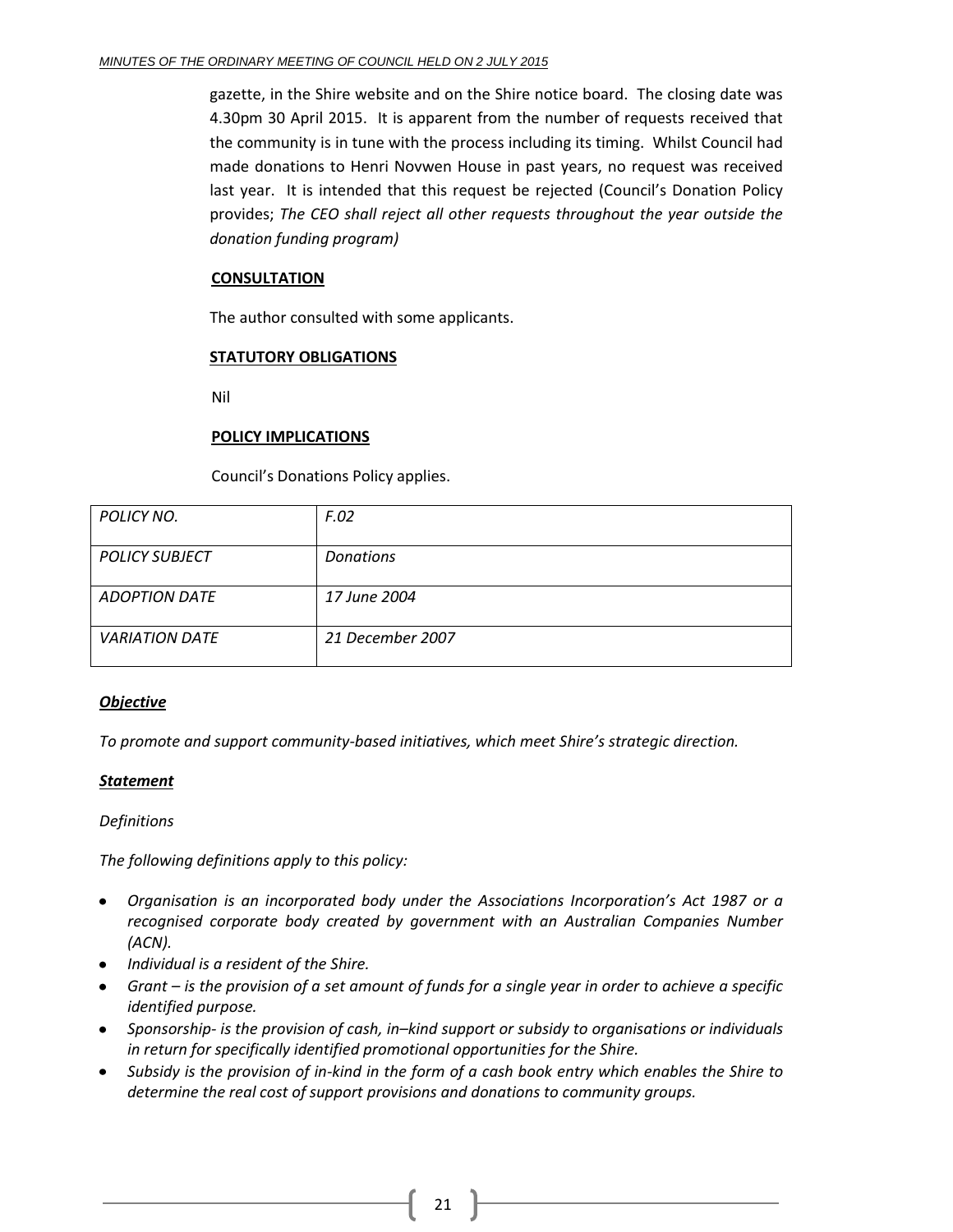#### *Eligibility*

*Only organisations are eligible for funding support. In some instances, organisations may apply for funding on behalf of individuals who must be residents of the shire. Only one application per year may be funded for any one organisation.* 

*In general, applications for funding shall fulfil the following criteria:-*

- *Not for direct profit or financial gain to the organisation or an individual;*
- *The proposal supports the mission statement, values and strategic direction of the Shire;*
- *The applicant organisation can demonstrate the capacity to manage and be accountable for the funds and the project.*

*The Council will: -*

- *only allocate funds for identified purposes and with specific expenditure estimates provided and will not provide block grants under any circumstances;*
- *require each applicant organisation to submit a new funding application on each occasion before Council will commit any funds;*
- *require each successful applicant to agree that they do not represent the Shire in any capacity.*

#### *Program Promotion*

*All funding programs will be advertised annually in March with all applicants advised of the outcome of their application within one month of the adoption of the annual Budget.*

*These requests will be presented to the Council with a brief precis.* 

#### *Lodging of Applications*

*Applications for assistance should be made on the application form available from the Shire Office.*

*The information required for applications of less than \$500 shall include:-*

- *The name of the organisation and applicant, accompanied by contact details;*
- *The purpose and value of the funding required;*
- *The value of funding which will be provided by the organisation;*
- *The timeframe for completion of the project or activity;*
- *Such other details as required from time to time.*  $\bullet$

*The information required for applications of more than \$500 shall include: -*

- *The name of the organisation and applicant, accompanied by contact details*  $\bullet$
- *The purpose and value of the funding required;*
- *The value of funding which will be provided by the organisation;*
- *The timeframe for completion of the project or activity;*  $\bullet$
- confirmation by the President or Secretary that the application has been supported by *resolution of the Organisation;*
- *the names of current Office Bearers and Committee members and a copy of the Certificate of Incorporation;*
- *A copy of the most recent audited financial statements;*
- *Such other details as required from time to time.*
	- 22  $\parallel$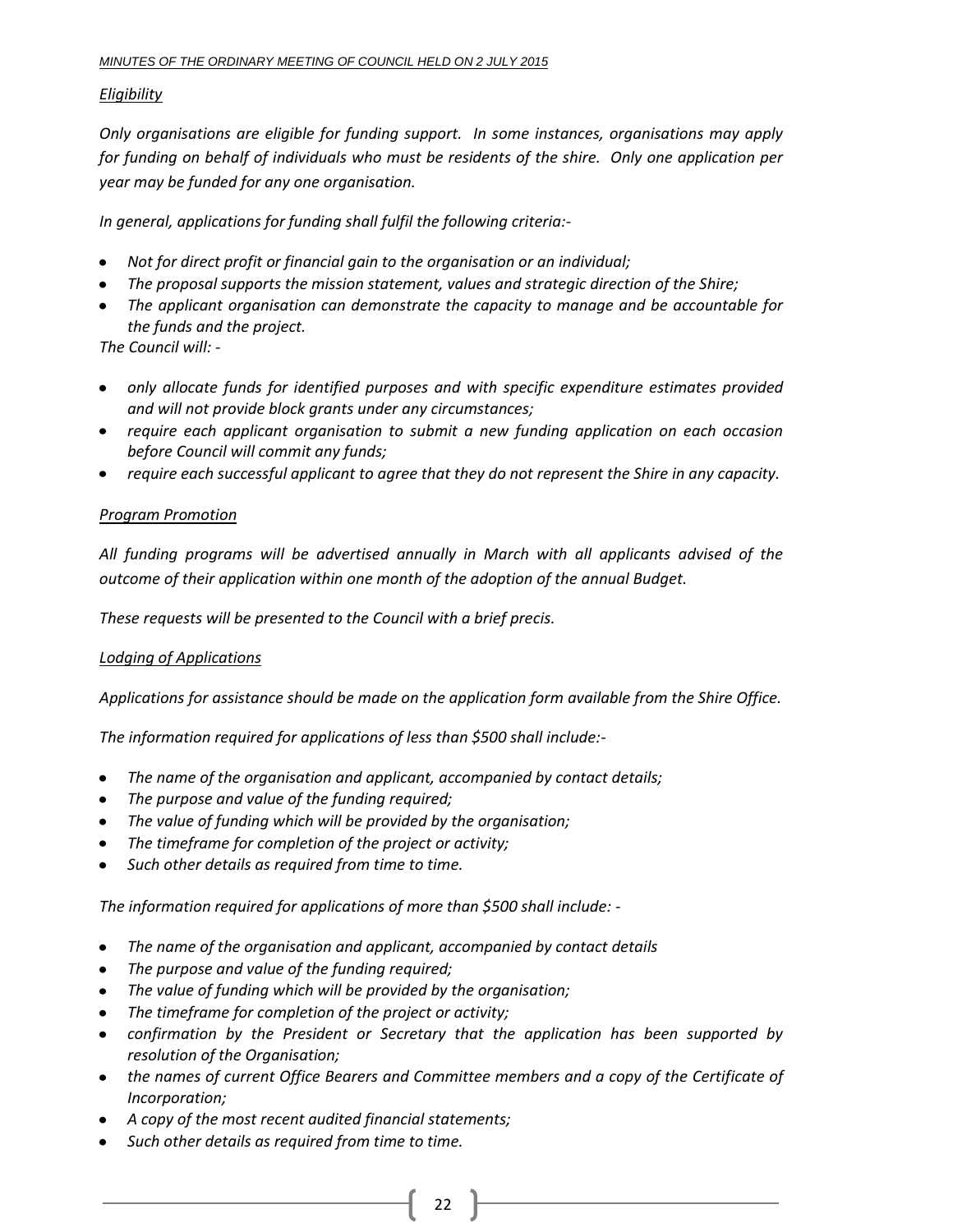#### *Accountability*

*Organisations successful in their application are generally required to:-*

- *Acquit the funds by 30 June in the year following their successful grant application. The acquittal is to include the appropriate financial statements as determined by the Shire, and to demonstrate that the funds have been spent on the purpose for which they were allocated;*
- *Provide a written report to the Shire on the outcome of their project including relevant statistics and whether objectives of the project have been met. The contents of the report requirements will be determined by the Shire;*

*Where an organisation has applied for funds, an individual on behalf of the group may be required to make a presentation to the Council, participate in an interview or address a group of people regarding the activity.*

*It is expected that all projects, events and activities will:-*

- *acknowledge Shire's support in its advertising, promotion and any media publicity to the satisfaction of the Shire;*
- *utilise Shire's logo where appropriate;*
- *provide a detailed report at the conclusion of the project, which outlines the project's achievements measured against the objectives.*

#### *Availability of Information*

*A central register of grants will be maintained and will be submitted to Council for noting annually. The register will contain the following information: -*

- *Name of recipient organisation and individual concerned (where applicable);*
- *Amount of funds provided;*
- *Purpose of funds provision;*
- *Date project/activity is expected to be complete;*
- *Date funds were approved;*
- *Date/notification of satisfactory acquittal of funds has been received by the Shire;*
- *Any other information considered by the Chief Executive Officer to be of value to the Council in*   $\bullet$ *its decision-making and funds management.*

#### *Decision Final*

*Decisions regarding funding applications are final and will not be reconsidered during the financial year in which the application was made.*

#### *Procedures for grants or contributions of \$10,000 or more:*

*On receipt of approval of a grant application the recipient agrees:-*

- *that the funds be applied only for the purpose approved;*
- *to supply an audited statement of income and expenditure supported by copies of invoices on the completion of the project;*
- *that 50% of the grant will be provided at the commencement of project (and following receipt of the duly signed approval terms).*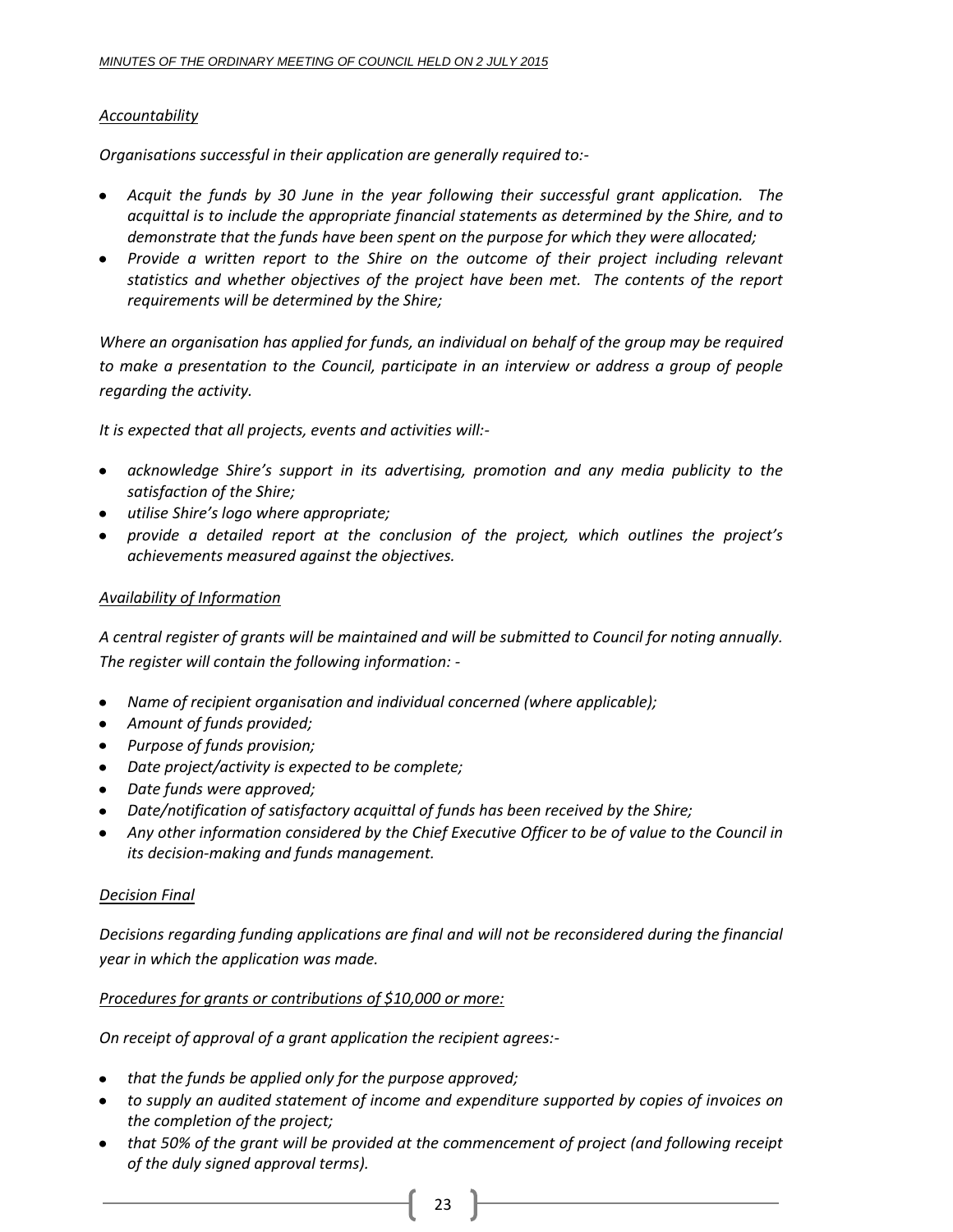*Progressive claims (to a maximum of 50%) will be payable upon production of an income and expenditure statement accompanied by relevant invoices, or as otherwise agreed to in writing by the Shire.*

#### *General*

*The Chief Executive Officer may in consultation with the Shire President approve extraordinary donation requests up to \$100.00 in cash, or \$500.00 in-kind (excluding administrative support e.g. photocopying), to local community groups throughout the year when requested.*

*The Annual Budget to include \$500.00 per year in cash for this purpose.*

*Extraordinary in-kind support may be carried out during normal working hours where there is no impact on work programs.*

*The CEO shall reject all other requests throughout the year outside the donation funding program.*

#### **BUDGET/FINANCIAL IMPLICATIONS**

Nil at this stage as the recommendation deals with inclusion in the draft budget only and so is not a commitment of funds.

The following is included for comparison purposes:

| <b>Detail</b>                         | 2013/14 | 2014/15 | 2015/16 |
|---------------------------------------|---------|---------|---------|
| Group 1 Small Grants (\$500 or below) | 1,000   | 2,000   | 1,000   |
| Group 2 (\$501 to \$5,000)            | 6,346   | 10,351  | 13,212  |
| Group 3 (\$5,001 to \$10,000)         | 20,000  | 15,300  | 43,750  |
| Sub<br>Total                          | 27,346  | 27,651  | 57,962  |
| Standard annual contributions         | 27,330  | 27,330  | 27,330  |
| Total applied for and supported       | 54,676  | 54,981  | 85,292  |
| Annual provision as per Policy        | 500     | 500     | 500     |
| Boyup Brook Club rates assistance     | 2,500   | 2,500   |         |
| <b>Total Donations</b>                | 57,676  | 57,981  | 85,792  |

#### **STRATEGIC IMPLICATIONS**

Nil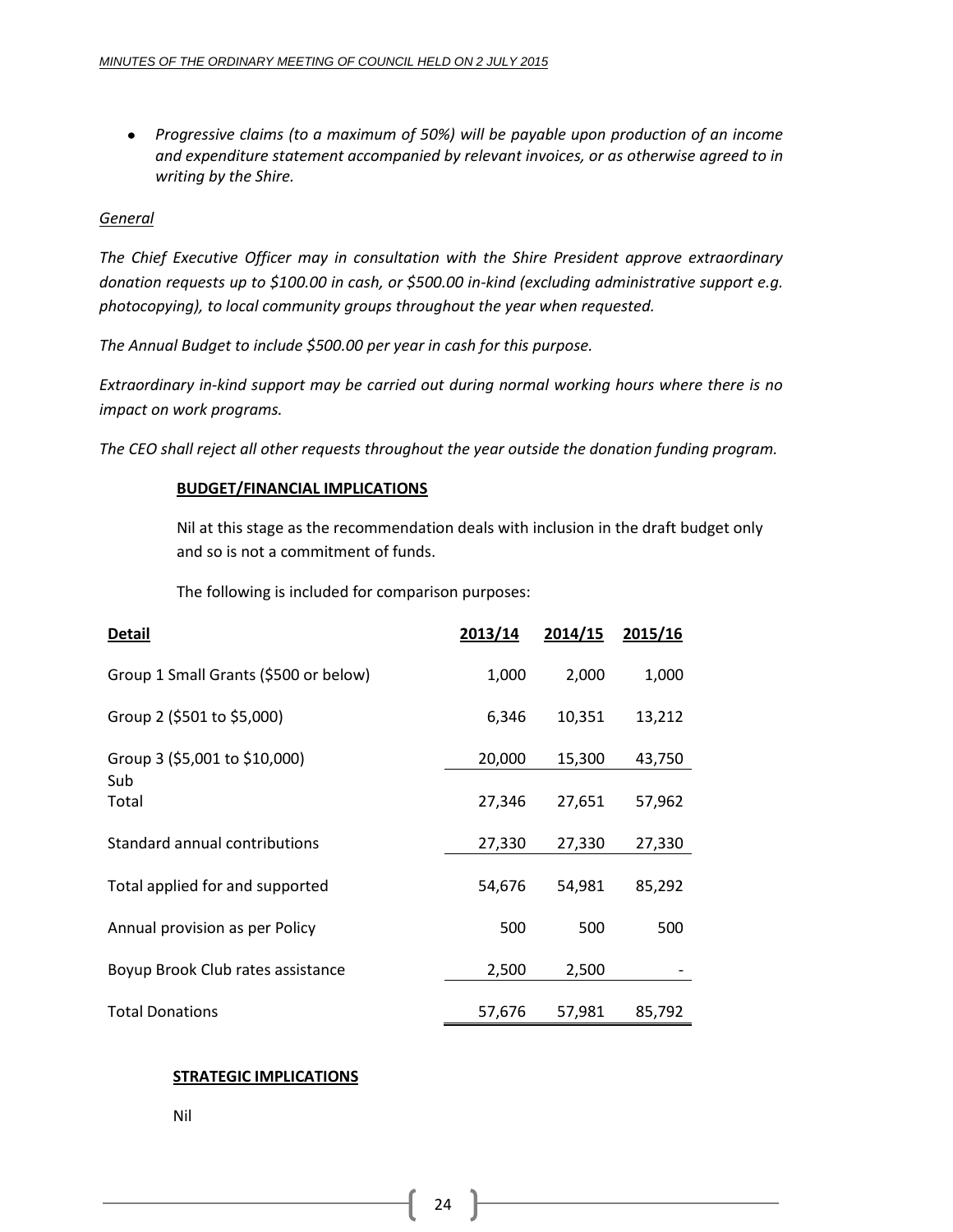#### **SUSTAINABILITY IMPLICATIONS**

| Environmental                                        |
|------------------------------------------------------|
| There are no known significant environmental issues. |
| <b>Economic</b>                                      |
| There are no known significant economic issues.      |
| Social                                               |
| There are no known significant social issues.        |

#### **VOTING REQUIREMENTS**

Simple majority

#### **COUNCIL DECISION & OFFICER RECOMMENDATION – Item 4.2.1**

**MOVED: Cr Aird SECONDED: Cr Walker**

**That administration includes the donations as recommended in the confidential attachment, and in the table under Budget/Financial implications, in the draft budget for 2015/16.**

**CARRIED 8/1 Res 64/15**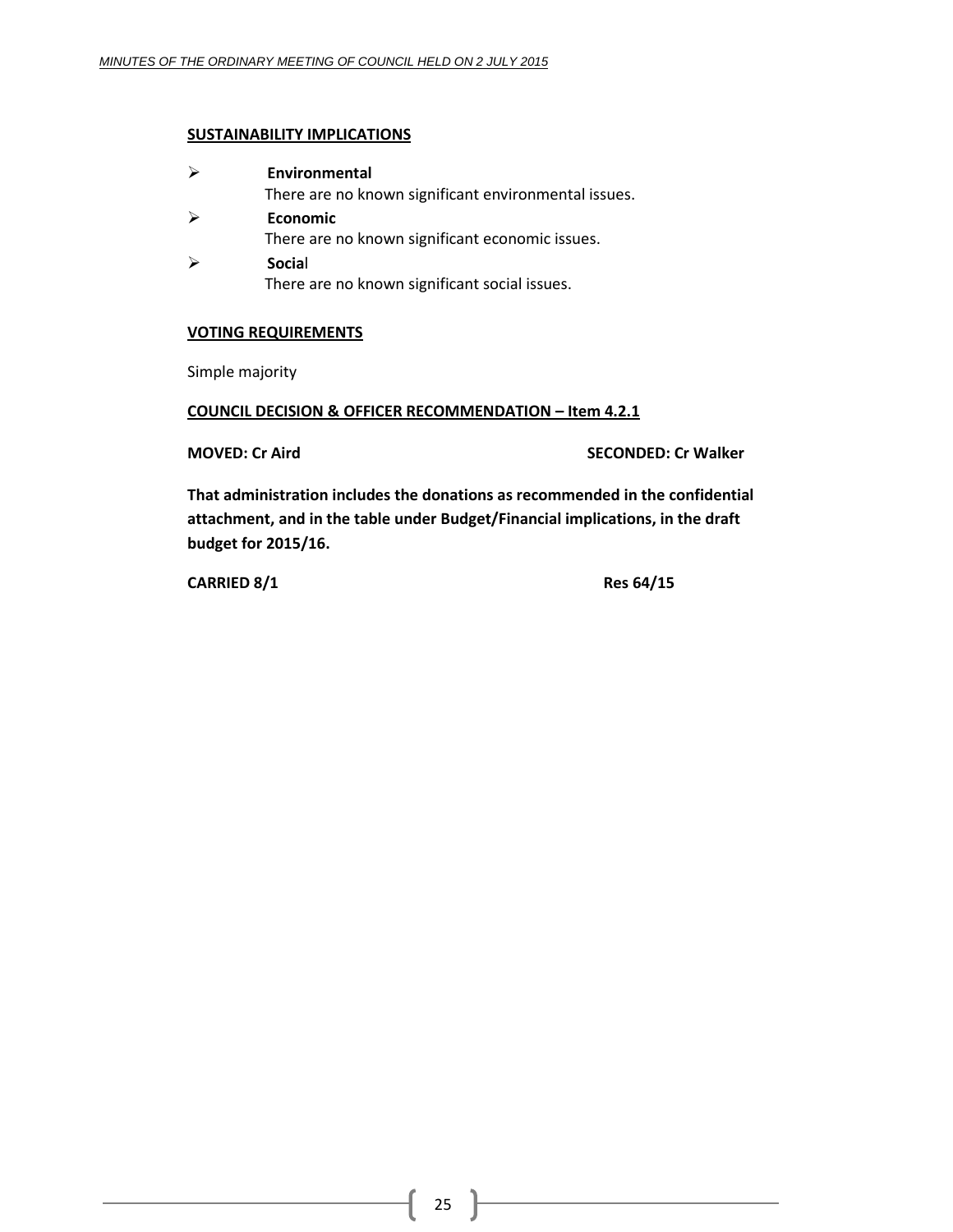<span id="page-25-0"></span>

| Plant Tender No 15-003 - Diesel Motor Grader<br>4.2.2 |                                                                                                                                                           |  |
|-------------------------------------------------------|-----------------------------------------------------------------------------------------------------------------------------------------------------------|--|
| Location:                                             | N/A                                                                                                                                                       |  |
| <b>Applicant:</b><br>File:                            |                                                                                                                                                           |  |
| Disclosure of Officer Interest:                       | None                                                                                                                                                      |  |
| Date:                                                 | $26^{th}$ of June, 2015                                                                                                                                   |  |
| Author:                                               | Alan Lamb                                                                                                                                                 |  |
| <b>Authorizing Officer:</b>                           | Alan Lamb                                                                                                                                                 |  |
| <b>Attachments:</b>                                   | Confidential attachment - Qualitative<br>Criteria<br>Assessment<br>Grader<br>and<br>Comparison Sheet as provided to the June<br>ordinary Council meeting. |  |

#### **SUMMARY**

This report deals with the sale of the old Shire grader, not the purchase of the new machine. The current situation is put to Council with a recommendation for it to rescind part of its previous motion on the matter and resolve to accept the Canning Vale Earthworks offer.

#### **BACKGROUND**

The 2014/2015 Plant Replacement Program allowed for the replacement of a Diesel Motor Grader. The intention was for the new grader will become the Shires Construction Grader, operated by our finishing grader driver Joe Fenwick.

The Council's purchasing policy, F03, as does the Local Government Act, requires that for purchases over \$100,000 Council is required to go to public tender for the supply. WALGA's preferred supplier list allows for the tender process to be waived in lieu of seeking quotations from suppliers on WALGA's 'preferred supplier list'.

The Local Government Act also provides for the sale of Shire property (see Statutory Obligations) and in the case of a machine with a market value of more than \$20,000, Council has to sell via auction or tender, or go through a set process to sell by private treaty.

Prices were requested for new machines via WALGA's E Quotes and simultaneously WALGA ran a tender for the disposal of the Councils Caterpillar 120H grader.

The following was reported to the June ordinary Council meeting:

*Prices submitted to purchase (either by trade or outright purchase) Councils 2000 Caterpillar 120H grader are as follows.*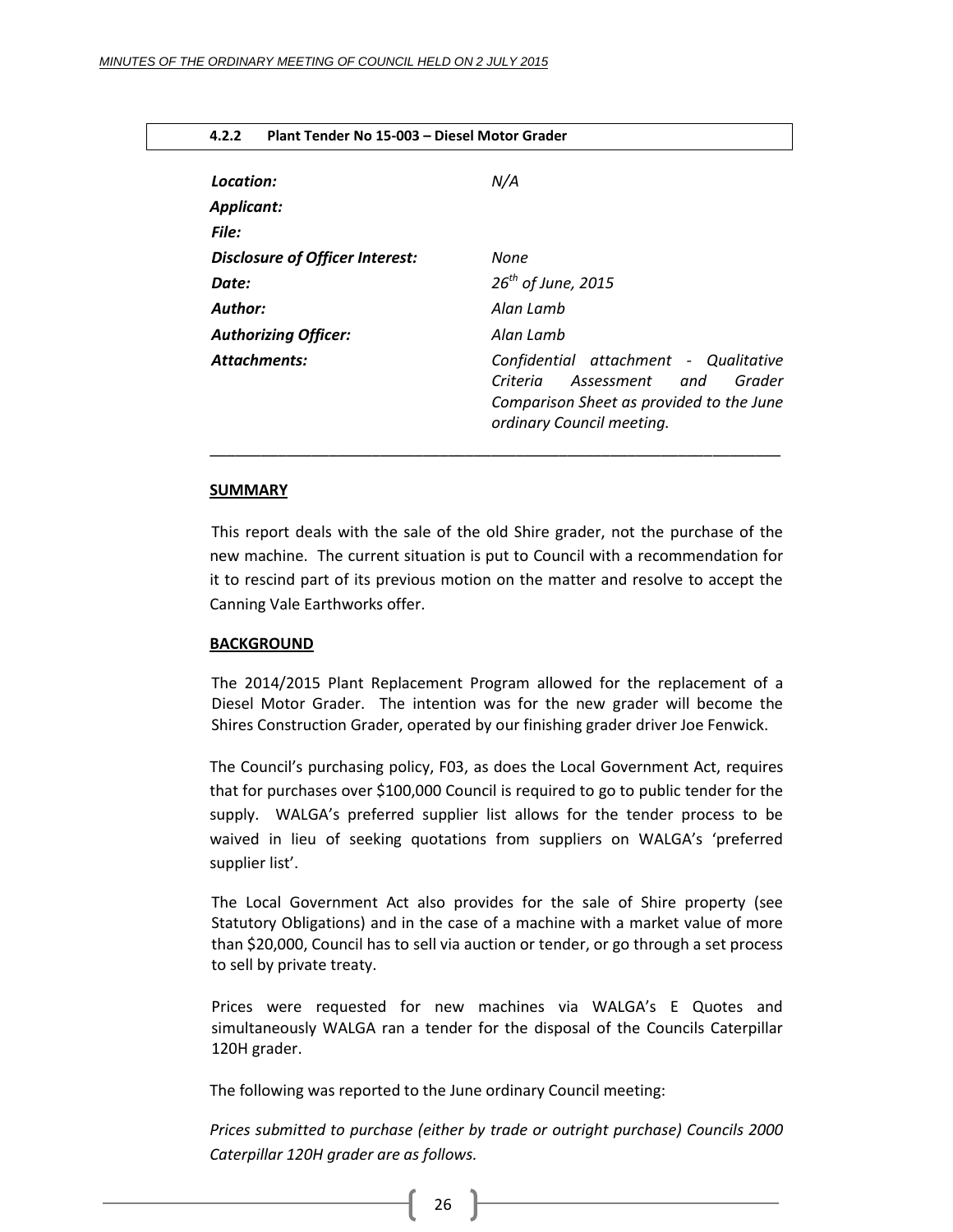| Company                         | Price                |
|---------------------------------|----------------------|
|                                 | (exc GST)            |
| <b>CJD</b>                      | 52,000               |
| Komatsu                         | 6,000 see note below |
| Hitachi                         | 47,000               |
| Westrac                         | 45,000               |
| Smith & Broughton               | 42,770               |
| <b>MA Trevenen</b>              | 55,500               |
| <b>Canning Vale Earthmoving</b> | 47,000               |

#### *Note:*

- *1. Komatsu's submitted purchase price of \$60,000 is only if Council trades in its Caterpillar 120H on a Komatsu grader – it is not an offer to purchase Councils machine without Council purchasing a new machine from them.*
- *2. If Council purchases a new grader from Komatsu, Komatsu will offer a \$15,000 rebate to Council if they do not trade the Caterpillar grader -this means that using Trevenen's price will be equivalent to a \$55,000 + \$15,000 = \$70,000.*

The purchase of a new grader and sale of the old unit was dealt with by Council at its June ordinary meeting (18 June 2015) and Council resolved as follows:

- *1. That the quotation submitted by MA Trevens for \$55,500 plus GST is accepted for the outright purchase of Councils 2000 Caterpillar 120H grader.*
- *2. That the quotation submitted by Komatsu for a new Komatsu 555-5 grader is accepted.*

The new machine purchase is progressing in accordance with Council's resolution but the sale of the old unit has stumbled. When verbally advised of Council's decision the successful tenderer advised they had already purchased a unit and declined to go ahead with the purchase.

#### **COMMENT**

The current budget provided \$263,000 for the net cost of purchasing a new grader and selling the old unit. If Council were to now accept the next highest offer on the old grader, the net cost would still be within budget (\$248,000). The Canning Vale Earthmoving price, at \$47,000, is \$8,500 less than the MA Trevenen price (\$55,500).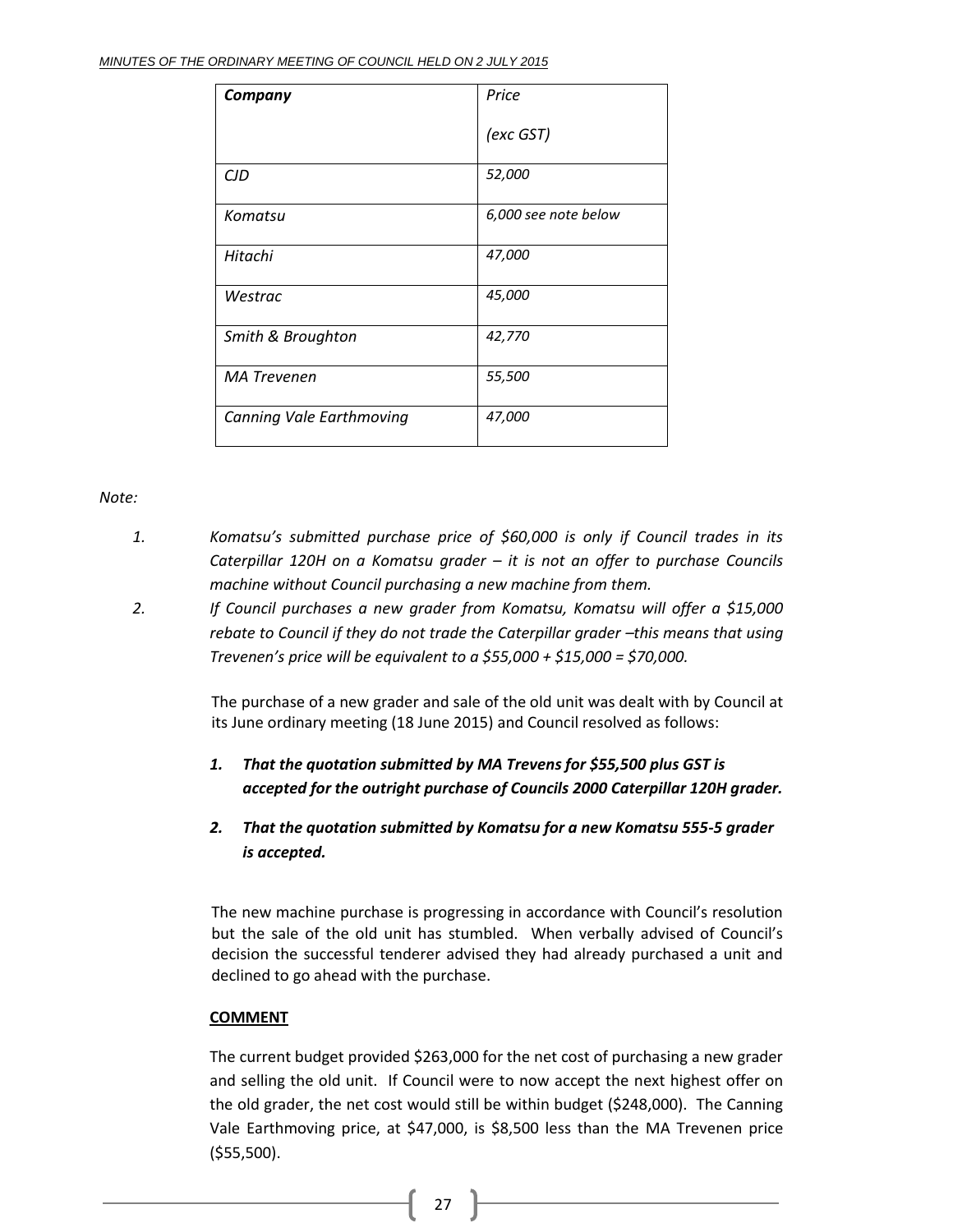Council has a number of options including the following:

- Pursue the accepted offer
- Take the next best price  $\bullet$
- Call tenders again for the sale

Each option has arguments for and against, the first may take time, involve litigation and the like. The third will also take time and lead to more costs for the tender process. On the plus side though both one and three may result in a higher sale price than two, but two is certain and expeditious.

#### **CONSULTATION**

Director of Engineering Services, Works Supervisor.

#### **STATUTORY OBLIGATIONS**

The following section of the Local Government Act and the subsequent Regulation deal with the disposal of property.

#### *3.58. Disposing of property*

*(1) In this section —*

*dispose includes to sell, lease, or otherwise dispose of, whether absolutely or not; property includes the whole or any part of the interest of a local government in property, but does not include money.*

- *(2) Except as stated in this section, a local government can only dispose of property to —*
	- *(a) the highest bidder at public auction; or*
	- *(b) the person who at public tender called by the local government makes what is, in the opinion of the local government, the most acceptable tender, whether or not it is the highest tender.*
- *(3) A local government can dispose of property other than under subsection (2) if, before agreeing to dispose of the property —*
	- *(a) it gives local public notice of the proposed disposition —*
		- *(i) describing the property concerned; and*
		- *(ii) giving details of the proposed disposition; and*
		- *(iii) inviting submissions to be made to the local government before a date to be specified in the notice, being a date not less than 2 weeks after the notice is first given;*

*and*

*(b) it considers any submissions made to it before the date specified in the notice and, if its decision is made by the council or a committee, the decision and the reasons for it are recorded in the minutes of the meeting at which the decision was made.*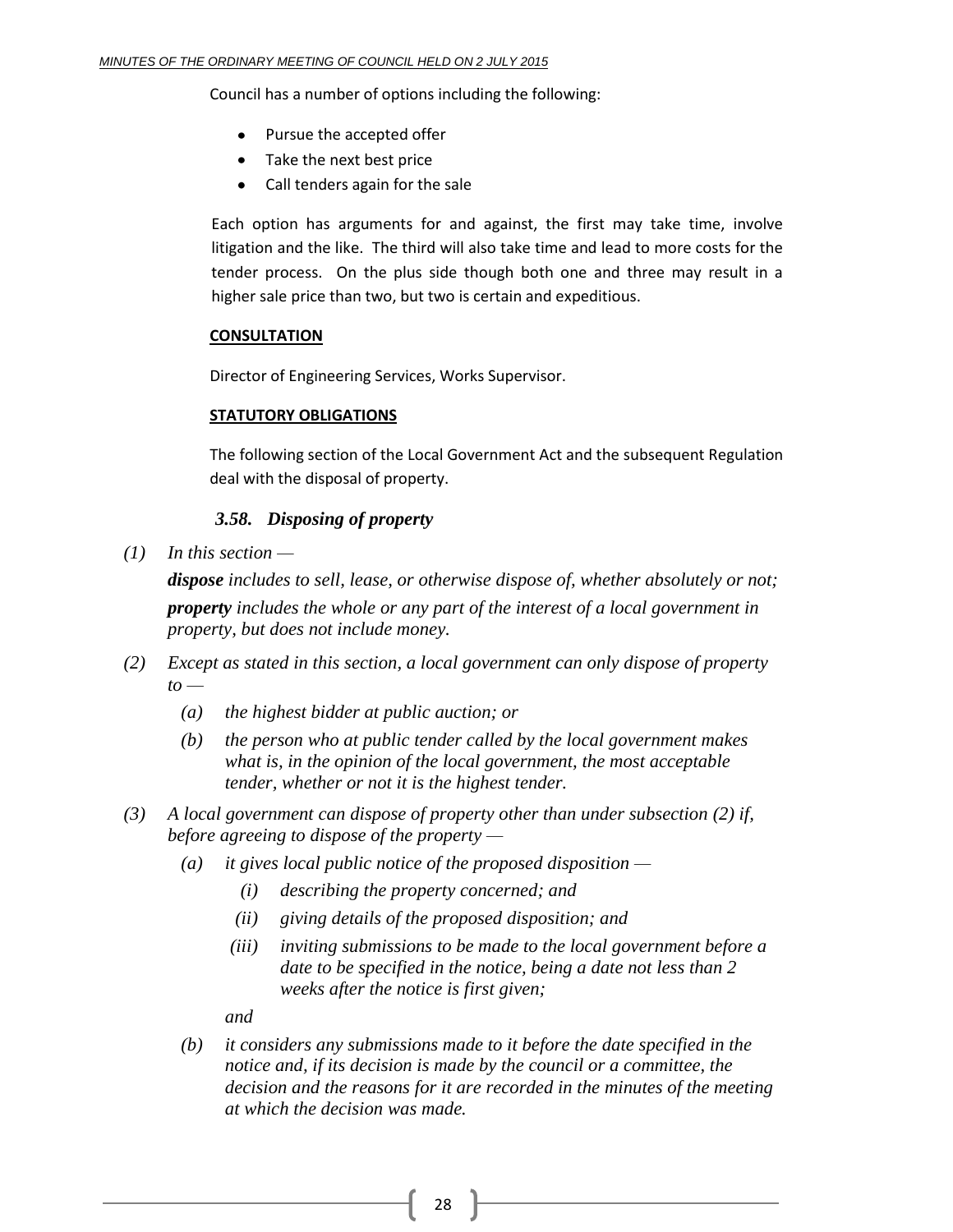- *(4) The details of a proposed disposition that are required by subsection*  $(3)(a)(ii)$ *include —*
	- *(a) the names of all other parties concerned; and*
	- *(b) the consideration to be received by the local government for the disposition; and*
	- *(c) the market value of the disposition —*
		- *(i) as ascertained by a valuation carried out not more than 6 months before the proposed disposition; or*
		- *(ii) as declared by a resolution of the local government on the basis of a valuation carried out more than 6 months before the proposed disposition that the local government believes to be a true indication of the value at the time of the proposed disposition.*
- *(5) This section does not apply to —*
	- *(a) a disposition of an interest in land under the Land Administration Act 1997 section 189 or 190; or*
	- *(b) a disposition of property in the course of carrying on a trading undertaking as defined in section 3.59; or*
	- *(c) anything that the local government provides to a particular person, for a fee or otherwise, in the performance of a function that it has under any written law; or*
	- *(d) any other disposition that is excluded by regulations from the application of this section.*

*[Section 3.58 amended by No. 49 of 2004 s. 27; No. 17 of 2009 s. 10.]*

The following Regulation from the Local Government (Functions and General) Regulations has application:

#### *30. Dispositions of property excluded from Act s. 3.58*

- *(1) A disposition that is described in this regulation as an exempt disposition is excluded from the application of section 3.58 of the Act.*
- *(2) A disposition of land is an exempt disposition if —*
	- *(a) the land is disposed of to an owner of adjoining land (in this paragraph called the transferee) and —*
		- *(i) its market value is less than \$5 000; and*
		- *(ii) the local government does not consider that ownership of the land would be of significant benefit to anyone other than the transferee;*

*or*

- *(b) the land is disposed of to a body, whether incorporated or not —*
	- *(i) the objects of which are of a charitable, benevolent, religious, cultural, educational, recreational, sporting or other like nature; and*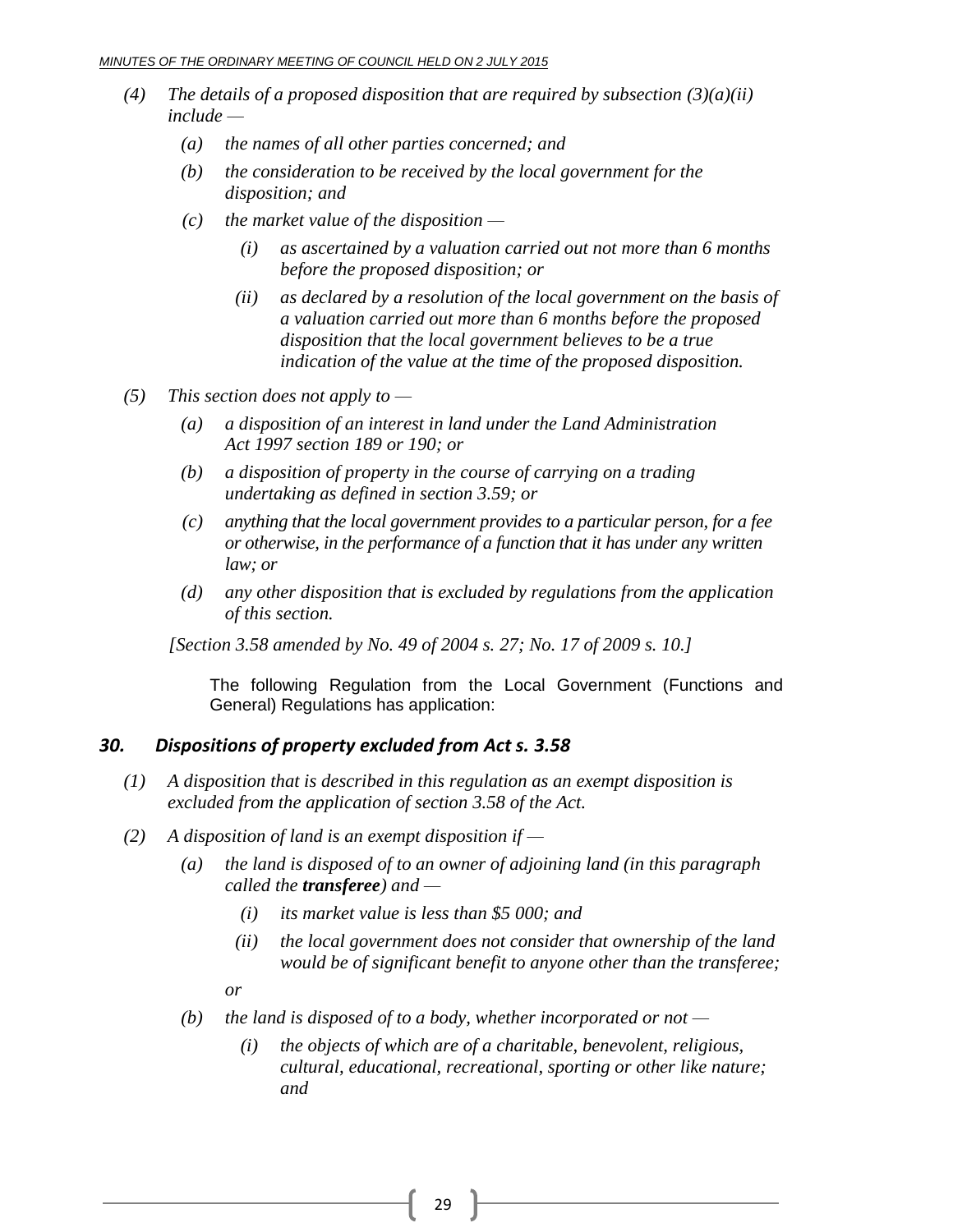*(ii) the members of which are not entitled or permitted to receive any pecuniary profit from the body's transactions;*

*or*

- *(c) the land is disposed of to —*
	- *(i) the Crown in right of the State or the Commonwealth; or*
	- *(ii) a department, agency, or instrumentality of the Crown in right of the State or the Commonwealth; or*
	- *(iii) another local government or a regional local government;*

*or*

- *(d) it is the leasing of land to an employee of the local government for use as the employee's residence; or*
- *(e) it is the leasing of land for a period of less than 2 years during all or any of which time the lease does not give the lessee the exclusive use of the land; or*
- *(f) it is the leasing of land to a person registered under the Health Practitioner Regulation National Law (Western Australia) in the medical profession to be used for carrying on his or her medical practice; or*
- *(g) it is the leasing of residential property to a person.*
- *(2a) A disposition of property is an exempt disposition if the property is disposed of within 6 months after it has been —*
	- *(a) put out to the highest bidder at public auction, in accordance with section 3.58(2)(a) of the Act, but either no bid is made or any bid made does not reach a reserve price fixed by the local government; or*
	- *(b) the subject of a public tender process called by the local government, in accordance with section 3.58(2)(b) of the Act, but either no tender is received or any tender received is unacceptable; or*
	- *(c) the subject of Statewide public notice under section 3.59(4) of the Act, and if the business plan referred to in that notice described the property concerned and gave details of the proposed disposition including —*
		- *(i) the names of all other parties concerned; and*
		- *(ii) the consideration to be received by the local government for the disposition; and*
		- *(iii) the market value of the disposition as ascertained by a valuation carried out not more than 12 months before the proposed disposition.*
- *(2b) Details (see section 3.58(4) of the Act) of a disposition of property under subregulation (2a) must be made available for public inspection for at least 12 months from the initial auction or tender, as the case requires.*
- *(3) A disposition of property other than land is an exempt disposition if —*
	- *(a) its market value is less than \$20 000; or*
	- *(b) it is disposed of as part of the consideration for other property that the local government is acquiring for a consideration the total value of which is not more, or worth more, than \$50 000.*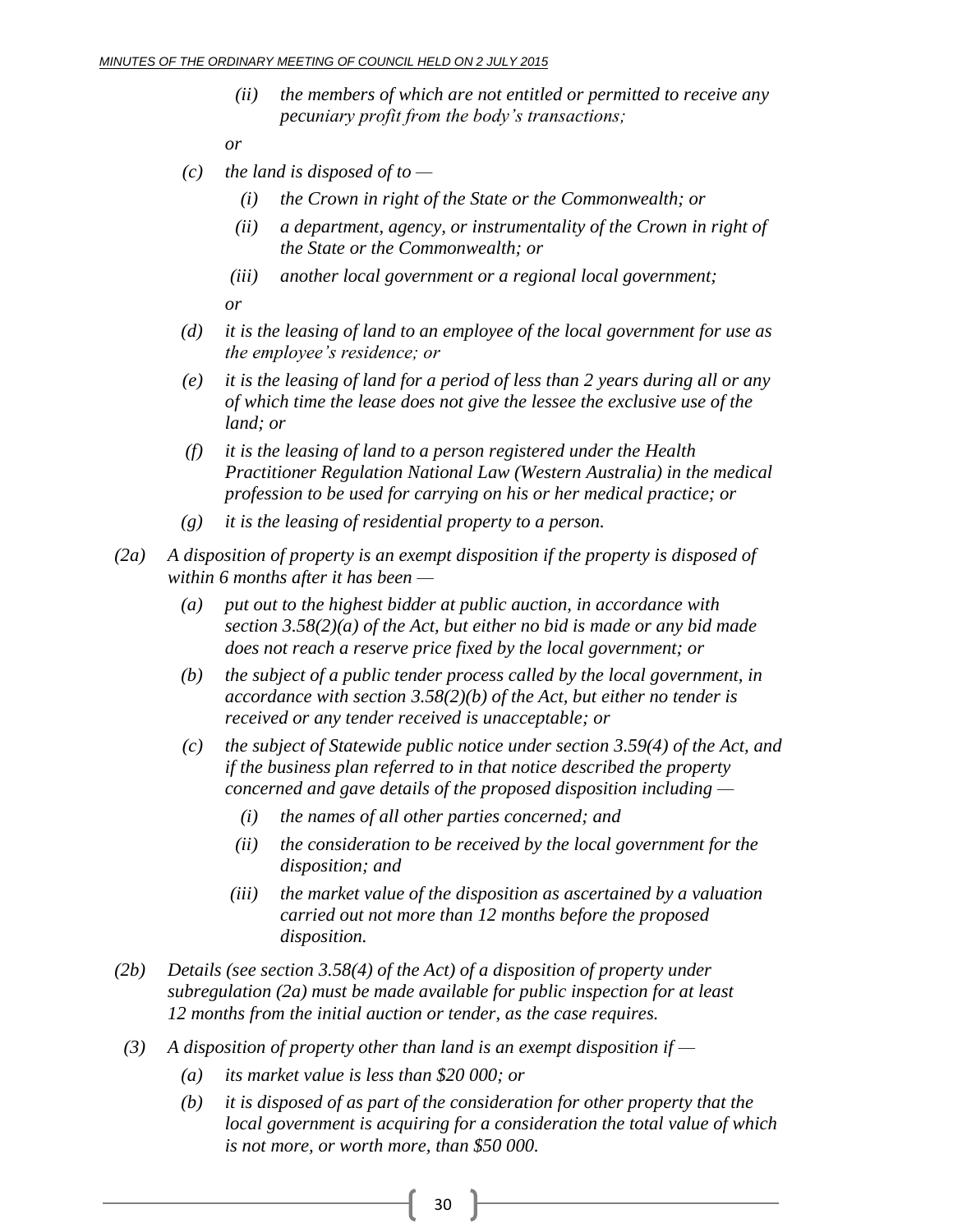#### *MINUTES OF THE ORDINARY MEETING OF COUNCIL HELD ON 2 JULY 2015*

*[Regulation 30 amended in Gazette 25 Feb 2000 p. 974-5; 28 Apr 2000 p. 2041; 31 Mar 2005 p. 1055-6; 27 Sep 2011 p. 3846.]*

#### **STRATEGIC IMPLICATIONS**

Nil

#### **POLICY IMPLICATIONS**

Purchasing Policy F03

#### **BUDGET/FINANCIAL IMPLICATIONS**

The approved 10 Year plan had a changeover price of \$263,000 (excluding GST) for the new grader.

The approved purchase of the new grader and recommended disposal of the old grader come in under the budget provision.

#### **SUSTAINABILITY IMPLICATIONS**

| ↘ | Environmental                                        |
|---|------------------------------------------------------|
|   | There are no known significant environmental issues. |
|   | Economic                                             |

There are no known significant economic issues.

 **Socia**l There are no known significant social issues.

#### **VOTING REQUIREMENTS**

Absolute majority

#### **OFFICER RECOMMENDATION – ITEM 4.2.2**

**That Council:**

- **1. Rescind the previous decision to sell Councils 2000 Caterpillar 120H grader to MA Trevenen being part of Resolution 59/15 18 June 2015.**
- **2. Accept the quotation submitted by Canning Vale Earthworks for \$47,000 plus GST for the outright purchase of Councils 2000 Caterpillar 120H grader.**